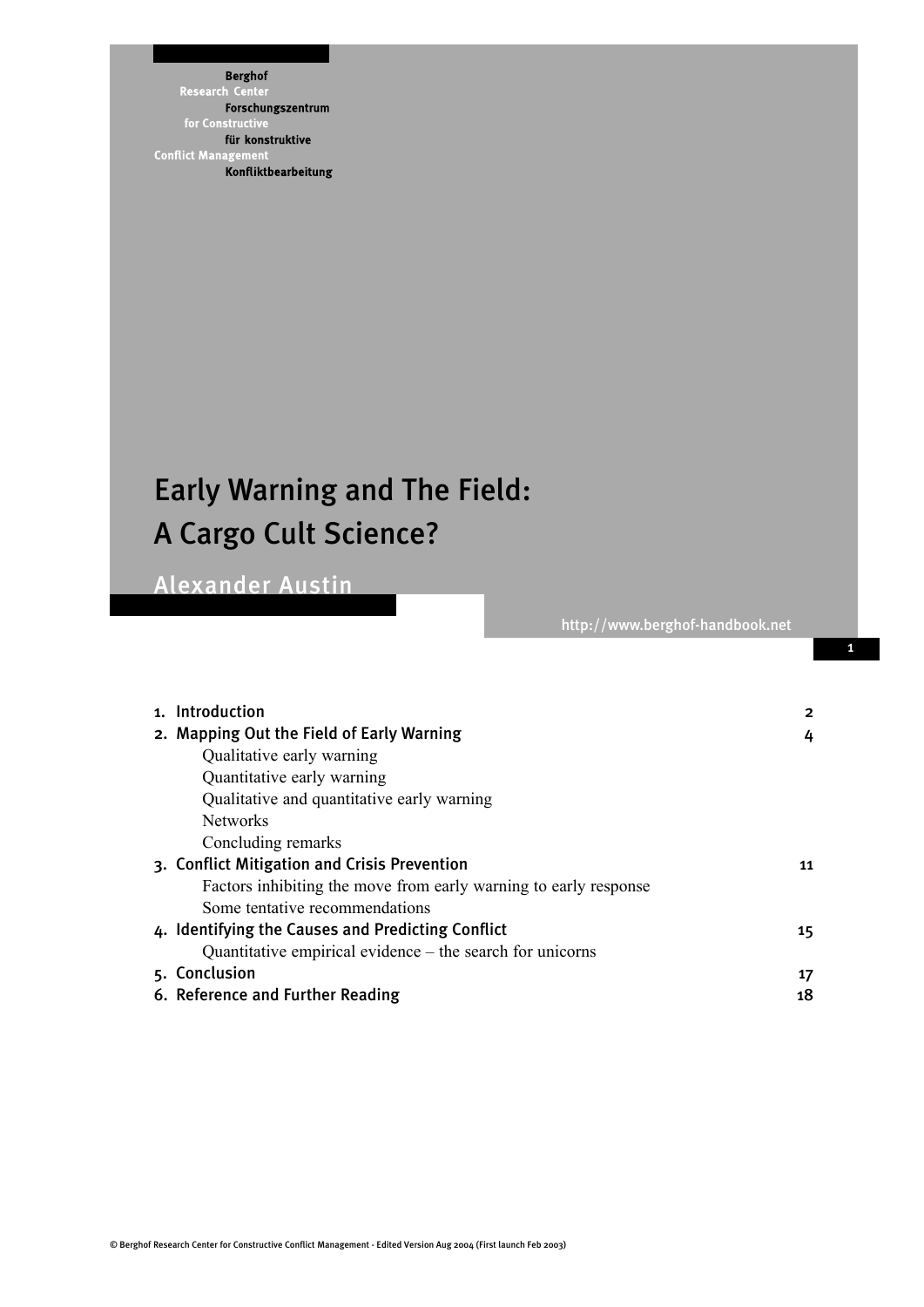### Early Warning and The Field: A Cargo Cult Science?

### Alexander Austin

### 1. Introduction

Early warning is a large field with many different methodologies operating on different levels and with a wide range of issues. There are a broad variety of actors involved in these systems from grassroots projects to academics working on computer simulations. Few people would disagree with the concept of early warning: to obtain knowledge and, what is more, to use that knowledge to assist in the mitigation of conflict. In this sense, early warning is an irrefutable necessity. There is a need to actively engage in crisis prevention where the first step is the prognosis of when, why and where conflict will erupt. This is the same process as any troubleshooting: what is the problem and cause, how imminent and what can we do about it? The options that can be taken are necessarily tied to the understanding of the cause. It is, in this sense, that crisis prevention is coupled to early warning.

Although related, it is different to ask whether early warning systems are essential or whether they can be successful. They are related to each other because the concepts of early warning behind their importance are in turn the criteria of success. This chapter will critically review whether early warning systems can effectively: (a) identify the causes of conflict, (b) predict the outbreak of conflict, and, what is more, (c) mitigate that conflict.

It is argued that unless the early warning system has a mechanism to mitigate the conflict, there is little utility to be gained in refining the accuracy of current models. Therefore, after outlining the field of early warning, I will discuss the challenges and problems facing these systems in relation to conflict mitigation before addressing the accuracy in identifying the causes and predicting the outbreak of violence.

Section II will outline the state-of-the-art in the field of early warning and identify the different areas of focus, methodologies and mechanisms employed. It will end by summarising these mechanisms into an archetypical model for early warning. Section III will assess the third goal of early warning and outline the major challenges facing the transition from early warning to early response. Contained within this section, I will propose some tentative recommendations on bridging the gap. Section IV will assess quantitative early warning systems against the first two goals of early warning by drawing on the work of Peter Winch (1995) in *The Idea of a Social Science and its Relation to Philosophy.*

The term *early warning system* (EWS) will be used generically to mean any initiative that focuses on systematic data collection, analysis and/or formulation of recommendations, including risk assessment and information sharing, regardless of topic, whether they are quantitative, qualitative or a blend of both. "*Risk assessments* are based on the systematic analysis of remote and intermediate conditions. Early warning requires near real-time assessment of events that, in a high risk environment, are likely to accelerate or trigger the rapid escalation of conflict." (Gurr 1996, 137) Leading on, *early response* will refer to any initiative that occurs in the latent stages of a perceived potential armed conflict with the aim at reduction, resolution or transformation. The term mechanism will refer to the individual units of an EWS such as data collection, data formatting, data analysis with the understanding that there is a relationship and process between these units for the system to operate. Although a term from the natural sciences, nothing more is implied than a sub-unit that interacts with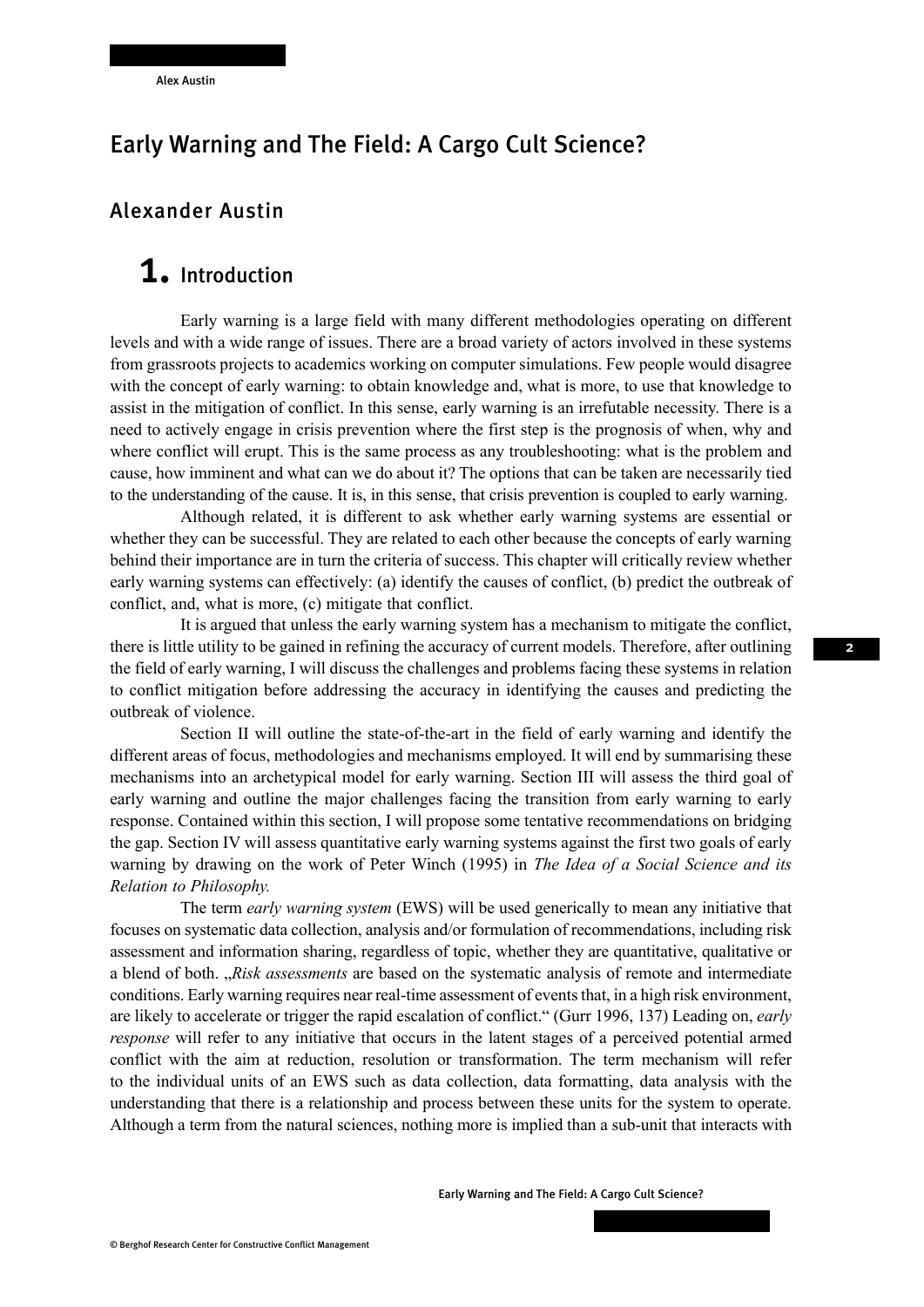other units to form a system. The term *model* will refer to the systems that are theoretically constructed such as *Minorities at Risk*<sup>1</sup> has developed, which is dependent upon predefined indicators.

| Table 1: Overview of Acronyms of EWS |                                                                                                                                                             |  |  |  |  |
|--------------------------------------|-------------------------------------------------------------------------------------------------------------------------------------------------------------|--|--|--|--|
| <b>AKUF</b>                          | <b>Working Group on Causes of War</b><br>(Arbeitsgemeinschaft Kriegsursachenforschung)                                                                      |  |  |  |  |
| <b>BCOW</b>                          | <b>Behavioural Correlates of War</b>                                                                                                                        |  |  |  |  |
| <b>CASCON</b>                        | <b>Computer Aided System for Analysis of Conflicts</b>                                                                                                      |  |  |  |  |
| <b>CEWS</b>                          | <b>Conflict Early Warning System</b>                                                                                                                        |  |  |  |  |
| <b>CEWP</b>                          | <b>Conflict Early Warning Project</b>                                                                                                                       |  |  |  |  |
| <b>CHE</b>                           | <b>Complex Humanitarian Emergencies</b>                                                                                                                     |  |  |  |  |
| COPDAB                               | <b>Conflict and Peace Data Bank</b>                                                                                                                         |  |  |  |  |
| <b>EAWARN</b>                        | Network for Ethnological Monitoring and Early Warning                                                                                                       |  |  |  |  |
| <b>EEWS</b>                          | <b>Epidemiological Early Warning System</b>                                                                                                                 |  |  |  |  |
| <b>EWNET</b>                         | <b>Early Warning Network</b>                                                                                                                                |  |  |  |  |
| <b>EWS</b>                           | <b>Early Warning System</b>                                                                                                                                 |  |  |  |  |
| <b>FAST</b>                          | Early Recognition of Tensions and Fact Finding                                                                                                              |  |  |  |  |
| <b>FEWER</b>                         | Forum on Early Warning and Early Response                                                                                                                   |  |  |  |  |
| <b>FEWS</b>                          | <b>Famine Early Warning System</b>                                                                                                                          |  |  |  |  |
| <b>FUGI</b>                          | <b>Future of Global Interdependence</b>                                                                                                                     |  |  |  |  |
| <b>GEDS</b>                          | <b>Global Event Data System</b>                                                                                                                             |  |  |  |  |
| <b>GIEWS</b>                         | <b>Global Information Early Warning System</b>                                                                                                              |  |  |  |  |
| <b>HEWS</b>                          | United Nations Humanitarian Early Warning System                                                                                                            |  |  |  |  |
| <b>HURIDOCS</b>                      | Human Rights Information and Documentation System                                                                                                           |  |  |  |  |
| <b>ICB</b>                           | <b>International Crisis Behaviour</b>                                                                                                                       |  |  |  |  |
| ICG                                  | <b>International Crisis Group</b>                                                                                                                           |  |  |  |  |
| <b>ICOW</b>                          | <b>Issue Correlates of War</b>                                                                                                                              |  |  |  |  |
| <b>IDEA</b>                          | <b>Integrated Data for Event Analysis</b>                                                                                                                   |  |  |  |  |
| <b>KEDS</b>                          | Kansas Event Data System                                                                                                                                    |  |  |  |  |
| <b>KOSIMO</b>                        | <b>Conflict Simulation Model (Konflikt-Simulations-Modell)</b>                                                                                              |  |  |  |  |
| <b>LIVA</b>                          | Life Integrity Violations Approach                                                                                                                          |  |  |  |  |
| <b>MAR</b>                           | <b>Minorities at Risk</b>                                                                                                                                   |  |  |  |  |
| <b>PANDA</b>                         | Protocol for the Analysis of Nonviolent Direct Action                                                                                                       |  |  |  |  |
| <b>PCIA</b>                          | <b>Peace and Conflict Impact Assessment</b>                                                                                                                 |  |  |  |  |
| <b>PIOOM</b>                         | Interdisciplinary Research Programme on Root Causes of Human Rights Violations<br>(Programma Interdisciplinair Onderzoek Oorzaken Mensenrechtenschendingen) |  |  |  |  |
| QnEWS                                | <b>Quantitative Early Warning System</b>                                                                                                                    |  |  |  |  |
| <b>SIPRI</b>                         | Stockholm International Peace Research Institute                                                                                                            |  |  |  |  |
| <b>TABARI</b>                        | <b>Textual Analysis by Augmented Replacement Instruction</b>                                                                                                |  |  |  |  |
| <b>TWEED</b>                         | Terrorism in West Europe: Event Data Project                                                                                                                |  |  |  |  |
| <b>UNDHA</b>                         | United Nations Department of Humanitarian Affairs                                                                                                           |  |  |  |  |
| <b>USAID</b>                         | United States Agency for International Development                                                                                                          |  |  |  |  |
| <b>WEIS</b>                          | World Events Interaction Survey (event data set)                                                                                                            |  |  |  |  |

1 See http://www.cidcm.umd.edu/inscr/mar/home.htm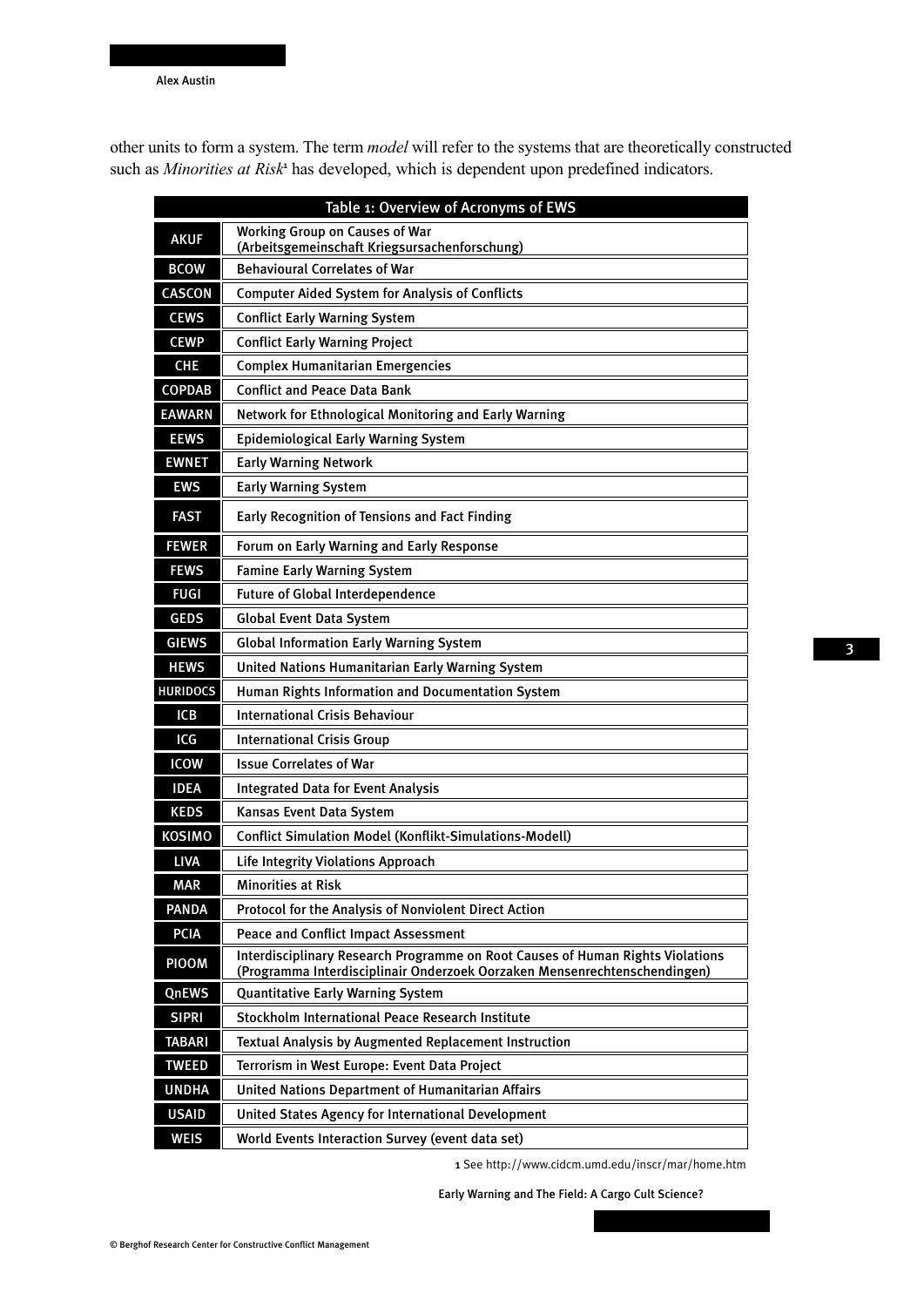## 2. Mapping Out the Field of Early Warning

EWS are not new mechanisms. They have been in existence since the 1950s, since when different focal issues have been addressed using different methodologies. The origins of the modern EWS can be found in two stems: first, the military strategic intelligence gathering to predict an attack. Second, those used to forecast humanitarian and natural disasters such as drought and famine exemplified by the United Nations Humanitarian Early Warning System (HEWS). This article will focus on current developments of the latter strand and its broadened application to include the analysis of ethnopolitical conflict.

The litany of contemporary EWS have analysed and warned on many different issues and areas. This spectrum has included: genocide, minorities, Complex Humanitarian Emergencies (CHEs), terrorism & human rights violations (*see* Table 2).

Early warning is a term that is often used to describe a variety of activities that are not all strictly early warning, including conflict analysis and monitoring, data analysis, risk assessment and advocacy. While some systems belong to one sector alone such as AKUF (conflict analysis) others often straddle sectors such as FAST (conflict analysis and monitoring, data analysis, risk assessment and advocacy).

| Table 2: Early Warning about What?                                   |                                                                                                  |  |  |  |
|----------------------------------------------------------------------|--------------------------------------------------------------------------------------------------|--|--|--|
|                                                                      | Future of Global Interdependence (FUGI)                                                          |  |  |  |
| refugee / interdependencies /                                        | <b>Amnesty International</b>                                                                     |  |  |  |
| development /<br>human rights violations                             | <b>Human Rights Watch</b>                                                                        |  |  |  |
|                                                                      | <b>Interdisciplinary Research Programme on Root Causes</b><br>of Human Rights Violations (PIOOM) |  |  |  |
|                                                                      | Early Recognition of Tensions and Fact-finding (FAST)                                            |  |  |  |
| ethnopolitical conflict                                              | Forum on Early Warning and Early Response (FEWER)                                                |  |  |  |
|                                                                      | <b>International Crisis Group (ICG)</b>                                                          |  |  |  |
|                                                                      | <b>Accelerators of Genocide</b>                                                                  |  |  |  |
| <b>Genocides and politicides</b>                                     | <b>Genocides and Politicides Project</b>                                                         |  |  |  |
|                                                                      | Life Integrity Violations Approach (LIVA)                                                        |  |  |  |
| armed conflict / military                                            | <b>Global Event Data System (GEDS)</b>                                                           |  |  |  |
| expenditure / arms production                                        | <b>State Failure Project</b>                                                                     |  |  |  |
|                                                                      | <b>Famine Early Warning System (FEWS)</b>                                                        |  |  |  |
| famine and food supplies                                             | <b>Global Information Early Warning System (GIEWS)</b>                                           |  |  |  |
| successes and failures in preventing<br>violent inter-group conflict | <b>Conflict Early Warning System (CEWS)</b>                                                      |  |  |  |
| militarised disputes                                                 | <b>Correlates of War</b>                                                                         |  |  |  |
| crisis development and effective-<br>ness of attempts at management  | <b>International Crisis Behaviour (ICB)</b>                                                      |  |  |  |
| telecommunications and<br>its relation to conflict                   | Leland Initiative: African Telemetric Project                                                    |  |  |  |
| <b>Minorities</b>                                                    | Minorities at Risk (MAR)                                                                         |  |  |  |
| direct political action                                              | Protocol for the Analysis of Nonviolent Direct Action<br>(PANDA)                                 |  |  |  |
| <b>CHE<sub>s</sub></b>                                               | ReliefWeb (UNDHA)                                                                                |  |  |  |
| terrorism                                                            | Terrorism in Western Europe: Event Data Project (TWEED)                                          |  |  |  |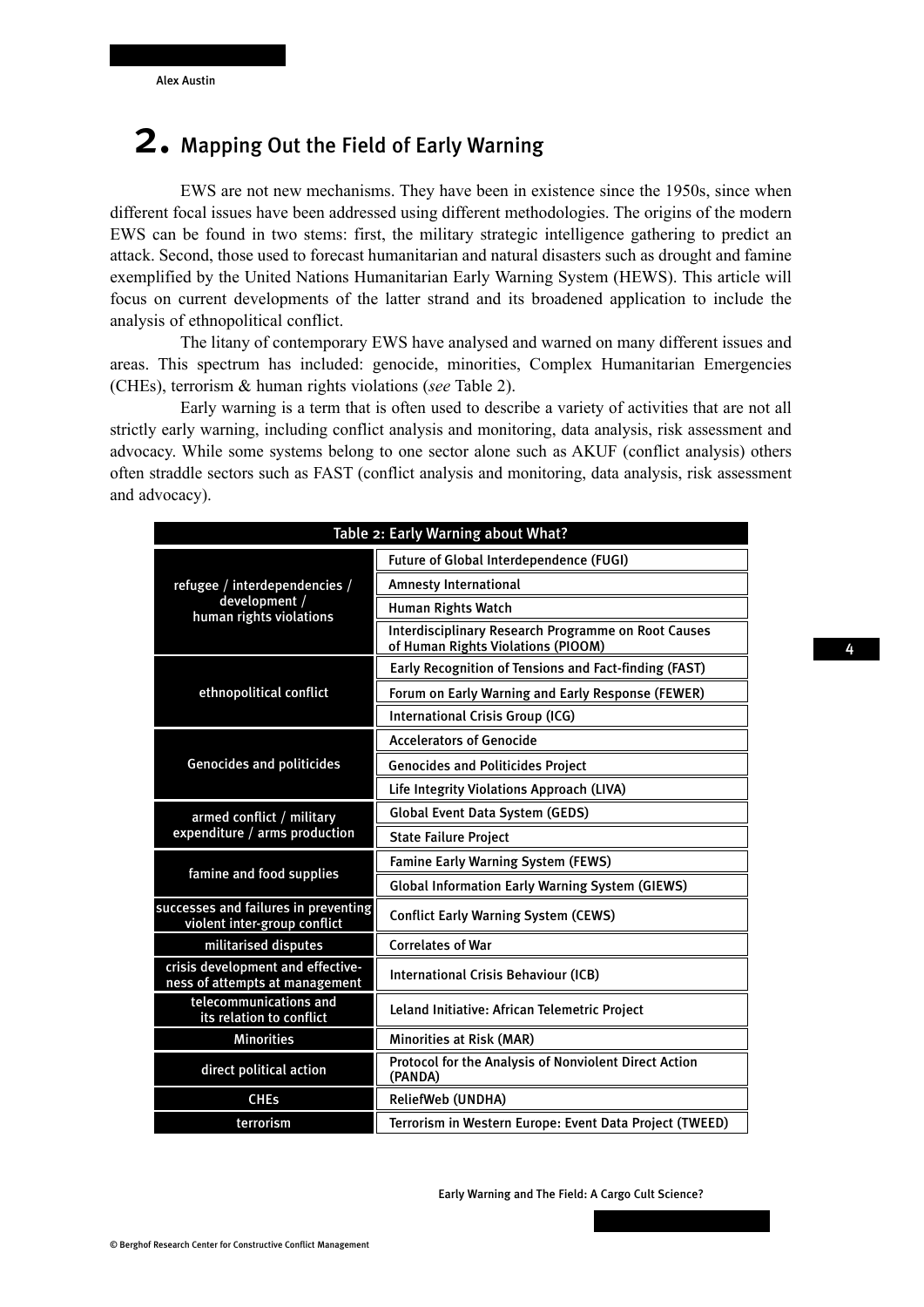All the systems can be further divided into four methodological categories: quantitative, qualitative, a dual process of quantitative and qualitative, and finally networks (*see* Table 4). Table 2 provides a simplification of the main activities of the early warning systems.

| Monitoring /<br><b>Conflict Analysis</b>    | <b>Model Data</b><br><b>Analysis</b>   | <b>Risk</b><br>Assessment /<br><b>Early Warning</b> | Lobbying<br>recommend                  | <b>Networks</b>                                                                        |
|---------------------------------------------|----------------------------------------|-----------------------------------------------------|----------------------------------------|----------------------------------------------------------------------------------------|
| <b>AKUF</b>                                 | <b>KEDS</b>                            | MAR (Minorities at<br>Risk)                         | ICG<br>(International<br>Crisis Group) | <b>FEWER</b><br>(Forum on Early<br><b>Warning and Early</b><br>Response)               |
| <b>KOSIMO</b>                               | <b>PANDA</b>                           | <b>FAST</b>                                         | <b>Human Rights</b><br>Watch           | Network on<br>Ethnological<br>Monitoring and<br><b>Early Warning of</b><br>Conflicts   |
| <b>SIPRI</b>                                | Accelerator of<br>Genocide             | <b>USAID</b>                                        |                                        | <b>HURIDOCS</b><br>(Human Rights<br>Information and<br><b>Documentation</b><br>System) |
| <b>ICOW</b><br>(Issue Correlates<br>of War) | <b>WEIS</b>                            | <b>FEWS</b>                                         |                                        | <b>HEWS</b><br>(Humanitarian<br><b>Early Warning</b><br>System)                        |
| <b>UPSALLA</b>                              | <b>State Failure</b><br><b>Project</b> | <b>GIEWS</b>                                        |                                        | <b>EWNET</b>                                                                           |
| <b>PIOOM</b>                                | Accelerator<br>Project                 | <b>EEWS</b>                                         |                                        | <b>Conflict Watch</b><br><b>Inter Press Service</b>                                    |
| ICG<br>(International<br>Crisis Group)      | <b>GEDS</b>                            | <b>FUGI</b>                                         |                                        |                                                                                        |
| <b>Human Rights</b><br>Watch                | <b>KEDS</b>                            | ICG                                                 |                                        |                                                                                        |
|                                             | <b>PANDA</b>                           |                                                     |                                        |                                                                                        |

#### 2.1 Qualitative early warning

These systems are characterised by the *,watch*<sup>*'*</sup> group (Adelman et al. 1996, 47), exemplified by Human Rights Watch, Amnesty International and the International Crisis Group (ICG). They employ field-based analysts or special envoys, often posted within the region in question, to monitor and conduct specific research. The resulting recommendations are then lobbied with key decision makers and policymakers.

#### Case Study 1: The International Crisis Group (ICG)

The strength of ICG comes from the decision-makers being part of the internal structure of the organisation in its hourglass shape. It comprises field analysts who stay long term in a specific region such as Central Asia, Africa, South America, especially Columbia and the Balkans. The analysts generate up-to-date, on-the-ground reports about the latest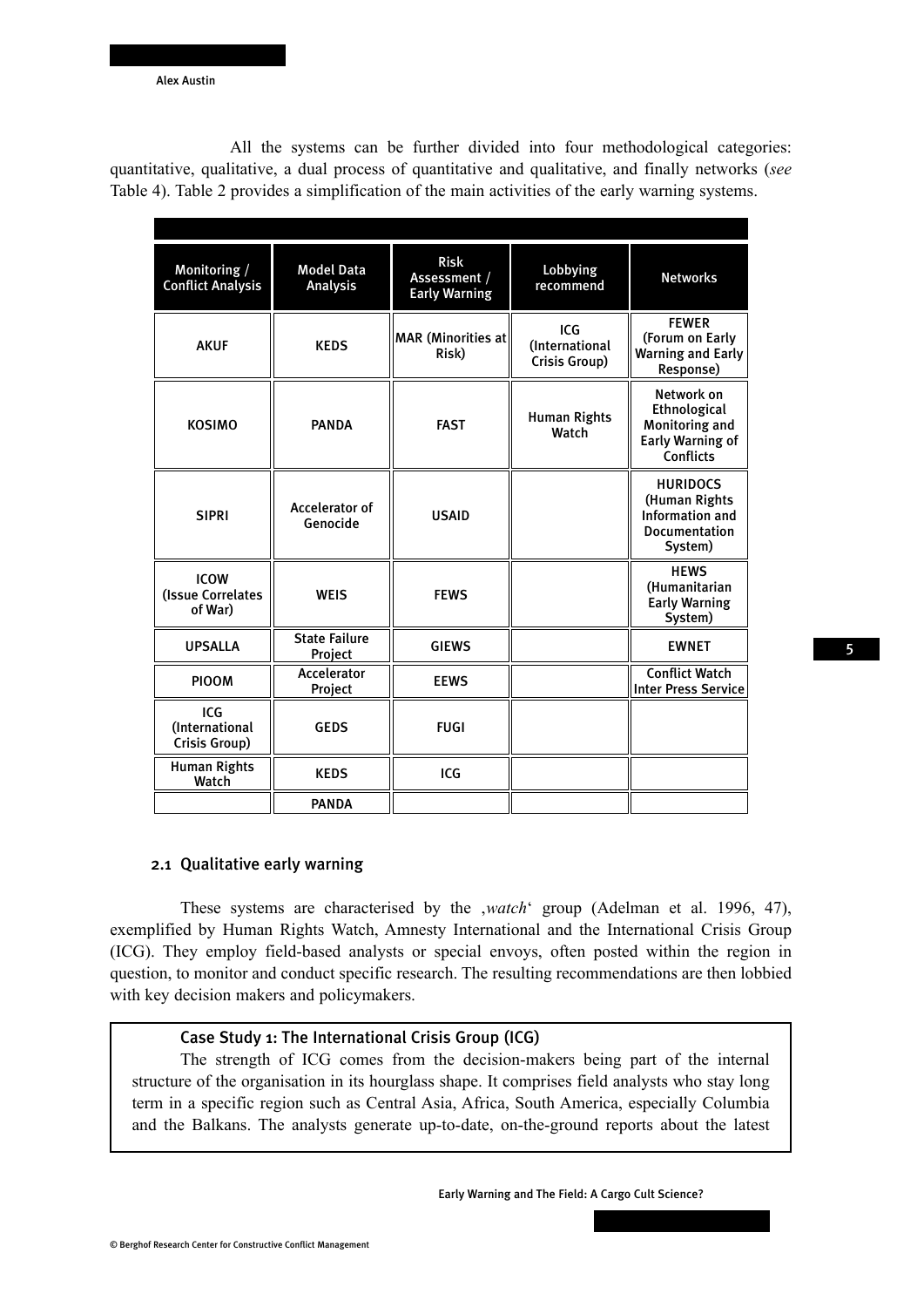changes in the situation which are then processed at the offices in Brussels, Paris and Washington from where they are distributed to the 40 board members, comprised of former prime ministers, foreign ministers and advisors, who then lobby the recommendations with key policy makers. The reports move simply beyond the abstract , something must be done" to concrete tailored policy recommendations with further speculation about future scenarios and their consequences. By the transmission of on-the-ground information to the toplevel leadership, it is one of the few organisations that successfully breaches the micro-macro divide. It is an attractive forum for local actors to be heard and moreover to be given the channel to communicate this information. Policy meetings at the regional and head offices further support the work with key policy makers, where the field analysts are often present. The organisation also uses the media to gain maximum visibility, while also targeting the media in general when partial reporting has aggravated the situation. ICG is a system that has managed to successfully bridge the gap between early warning and early action.

#### 2.2 Quantitative early warning

Quantitative early warning systems (QnEWS) celebrated their heydays during the 1960s and 1970s in the form of event data-coding. Granted large budgets by governments, they aimed to construct theoretical models for understanding political behaviour. Two examples are the *World Events Interaction Survey (WEIS)* established by McClelland in 1976 and Azar's *Conflict and Peace Data Bank (COPDAB)* in 1982. However, due to the consuming human and financial resources required to code the data, they had lost favour by the mid 1980s. Their second boom came in the 1990s due to the collapse of the Iron Curtain coupled to the significant advances in computer technology as well as new information sources such as the internet.

The methodology employed is based on the systematic collection and processing of empirical information according to a given set of criteria. The main objective of quantitative analysis is to .... isolate factors that contribute to the outbreak of war or make warfare more likely...[and] one tries to reveal a direct link between them and the outbreak of war." (Conrad & Schlichte 2000, 4) From empirical evidence, they try to ascertain the antecedent contextual structures, events and processes that caused the outbreak of violence. I will use the analogy of a glass shattering to illustrate the different objects of analysis.

To develop upon Gurr's typology (1998), systems based upon quantitative methodologies can be classified into five main models: structural models, accelerator models, threshold models, conjunctural models and response models.

#### Structural models

These models, also referred to as causal models or risk assessments, aim to identify the conditions and structural contexts under which violent conflict will erupt. From a predefined list of indicators, the models review causal relationships between these indicators and their magnitude in relation to the objective whether this is state failure or minority risk. The base data, which is data of previous conflicts, is used to identify the indicator magnitude. The results are then tested retrospectively on different conflict data to verify the indicator constellations. Through analogy, in trying to discover why the glass shattered, they look for elements such as brittleness and the degree of brittleness.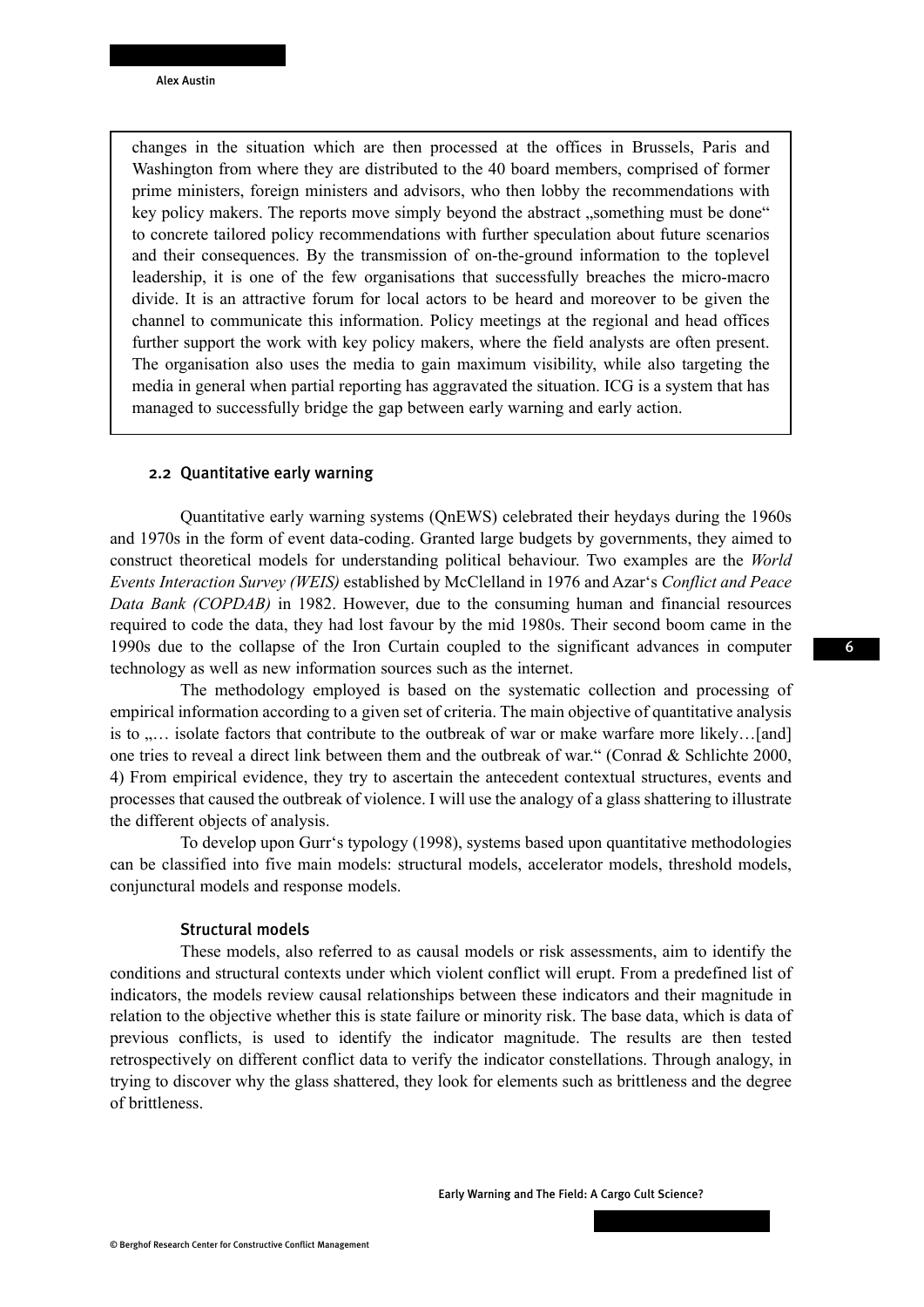#### Case Study 2: Minorities at Risk

The underlying assumption of the project is that future violent rebellion will be instigated by groups who are most at risk. To date, there have been four project phases spanning from 1993 to the present. Originally identifying 227 groups, the current phase is now working with 275. A minority is defined as  $,...a$  group in which (the country of residence) has a population greater than 500,000 in 1995, the group itself has a population larger than 100,000 or one per cent of the country's population." The conditions under which a group will instigate violent rebellion are: collective incentive, capacity for joint action and external opposition.

Collective incentives are equated with the perception of disadvantage or grievance felt by the group. This can be broken into (a) history of lost political autonomy and (b) active political, economic, cultural discrimination in the 1990s.

The group capacity for collective action is based on the feeling of shared identity and this in turn is directly related to the extent of the difference with the host group. This theme further examines whether the group is politically organised.

The group opportunities for collective action arise from a variety of factors; the two most important being (a) the time since the last dramatic change in the political structure and (b) the amount of external support provided, either materially or symbolically.

The project divides the world into six geo-political regions: the Western Democracies and Japan (region 1), Eastern Europe and the former Soviet Union (region 2), Asia and the Pacific (region 3), North Africa and the Middle East (region 4), Sub-Saharan Africa (region 5) and Latin America and the Caribbean (region 6).

The rules of inclusion for groups have already been discussed, but as with most rules, there are grey areas and caveats to note. Group discrimination and bias are only relevant to this project as they exist in relation to other groups within the country. Thus, denial of the right to vote is only relevant if some groups in the country do have the right to vote. The focus of these indicators is the relative status and condition of the group, not its absolute condition. Also, the identity of the group must be relevant in some way to its discrimination or disadvantage. Likewise, if the group is mobilized, the mobilization must centre on group issues vis-á-vis other groups or the state. Mobilisation as part of some non-ethnic campaign (e.g., ideological) does not qualify as group mobilisation in the context of this project.

Source: Minorities at Risk at http://www.bsos.umd.edu/cidcm/mar/projdesc.html

#### Accelerator models

The aim of these systems, also referred to as sequential or processural models, is to identify the triggers and antecedent processes that spark and lead to conflict. Barbara Harff points out that  $\ldots$  certain events cluster prior to an outbreak of geno/politicide" (Harff 1998, 71). These events can then be traced backward as a process prior to the specific outbreak. Developing upon risk assessment by adding a timeframe, accelerator models identify sequences that lead from high-risk situations to conflict. To use the analogy, with the knowledge that glass is brittle, it infers that when a stone's trajectory crosses the glass that the glass will shatter. An example of such a model is the *Global Event Data Survey (GEDS).*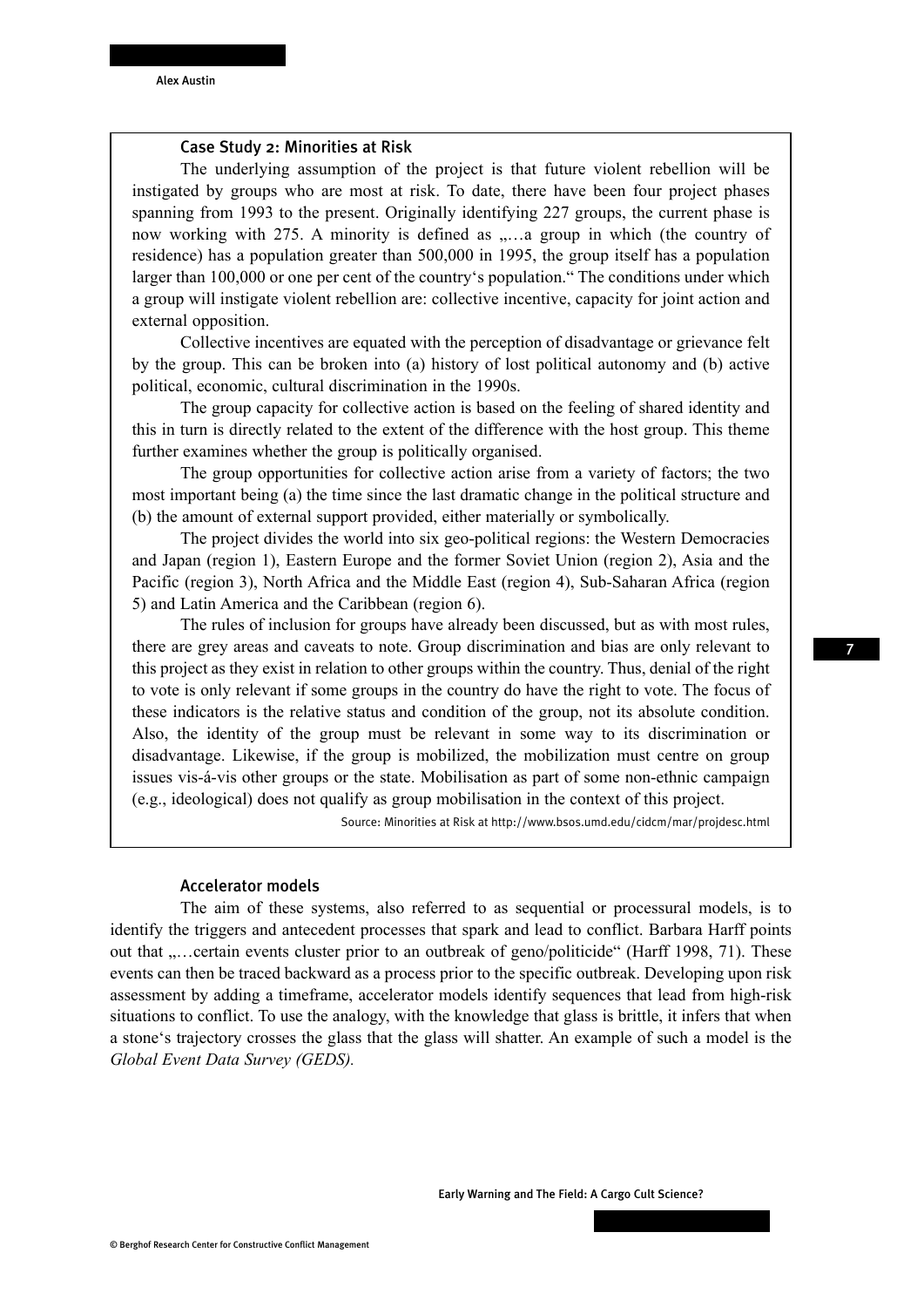#### Threshold models

These models are based on event data analysis and, although they do not try to identify the causes or processes of conflict, attempt to abstract the information from other conflicts and to identify similarities in the patterns formed by the event data.

#### Case Study 3: Event Data and Event Data Coding

An event is simply an action such as "July 23, 1990: Iraqi newspapers denounce" Kuwait's foreign minister as a US agent". This data is acquired from services such as LEXIS / NEXIS which holds news wires from press agencies through specifically written programs such as the NEXIS SPIDER. Using Boolean statements (linking terms by using AND, OR or NOT), the spider can isolate the relevant data, for example in the study of the Levant 1979 – 1995 by Schrodt, the search was limited to Israel, Jordan, Egypt, Lebanon, Syria, PLO, Palestine, Kuwait and Iraq. Any wire with these words in the headline is downloaded. For these criteria, there were approximately 100,000 events of which fifty per cent were relevant.

Once downloaded, the reports are converted into machine-readable text such as "900723 IRQ KUW 122" i.e. date (1990 July 23rd) Iraq Kuwait denounce (code 122). There are several coding mechanisms such as the Behavioural Correlates of War (BCOW), Conflict and Peace Databank (COPDAB), Integrated Data for Event Analysis (IDEA), and World Event Interaction Survey (WEIS). The WEIS system assesses 22 cue codes which are subdivided into 223 secondary codes i.e. there are 22 clusters each forming a certain range of actions such as ACCUSE (cue code 12) which contain variations such as DENOUNCE (secondary code 122). Each of these codes is given a value such as those identified in the Goldstein scale. For example the above secondary code 122 (denounce) has a negative scale of -3.4 while the secondary code 071 (external economic aid (as gift and/or loan)) within cue code 7 (reward) has a positive scale of 7.4.

Concerning speed and accuracy, due to recent developments KEDS can code up to 45 events per second. A second system Textual Analysis by Augmented Replacement Instruction (TABARI) has reached speeds of 3,000 events per second, depending upon the computer. The advantage of such systems can be seen when placed next to the 40 events per individual per day of human coding. KEDS has managed to accurately code 91 per cent of Reuters newswires.

This event data can then be used in several ways for the analysis: deductively or inductively through factor analysis, discriminant analysis, use of event count rather than scaled data, clustering using time as a variable and clustering using alternative matrices

(Schrodt & Gerner 1998)

Almost all of the event data coding is now automated. Schrodt et al. (2001) identifies five main advantages: cost, sharing software, lack of bias and, finally, the possibility to experiment with coding rules. As it is no longer necessary to input the code manually, the only cost is the purchase of the information source. Concerning bias, although both human as well as machine coding result in bias: .....that even expert [human] coders in the military tend to overestimate the military capability of China during the 1980s because they know China to be a large communist country" (ibid; citing Laurance 1990), the bias in machine coding is consistently incorrect in contrast to human coding where there are as many bias positions as there are coders. The machine bias holds the advantage that the program can be continually re-adjusted to compensate for the bias. The dataset would then require to be re-run, which for the Levant dataset would take approximately three hours.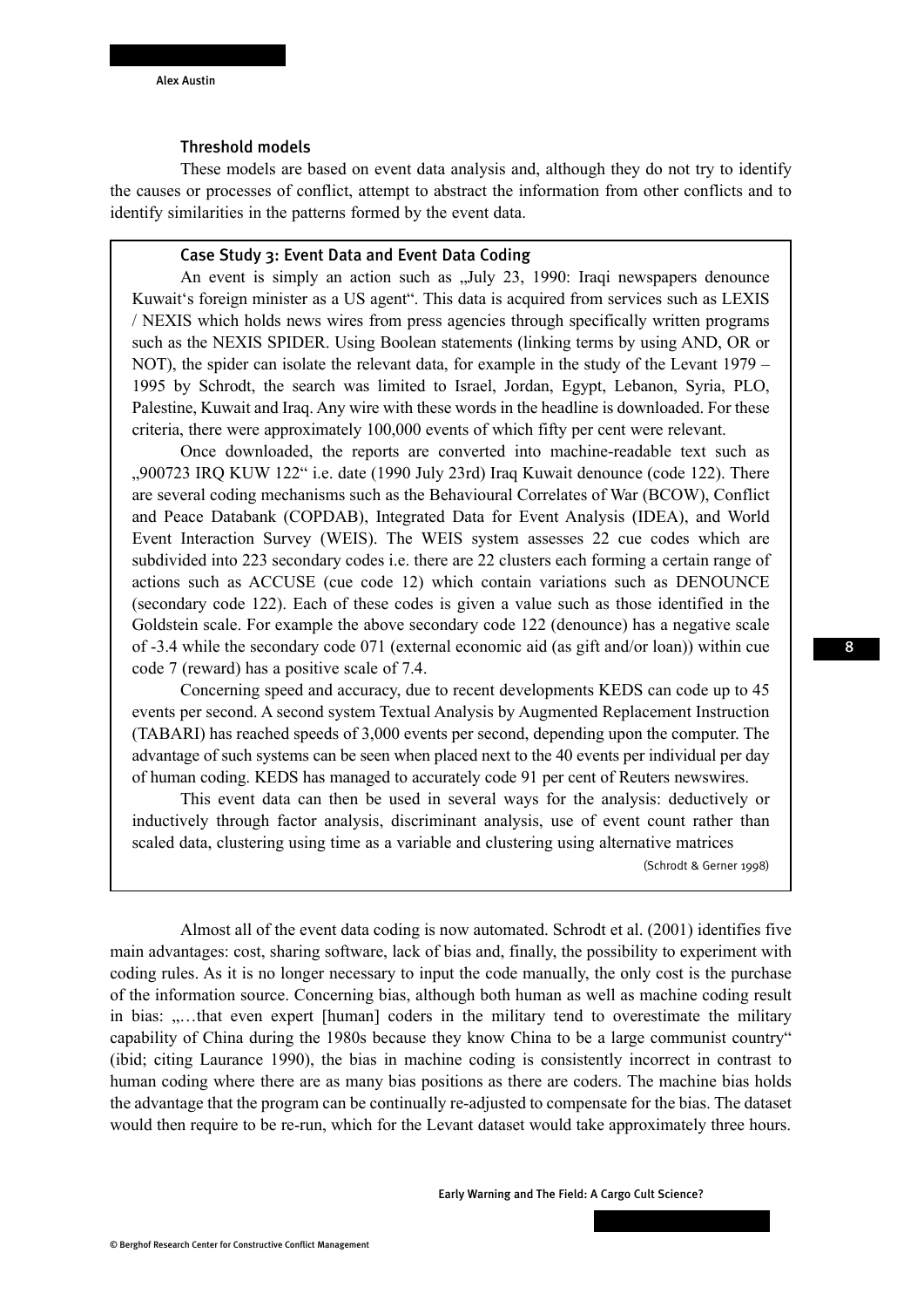What is the advantage of using event-data in analysis and how can it be used in early warning? Again Schrodt argues that coding brings data to a .... theory rich but data poor field...", and addresses the  $\ldots$  need to be able to systematically study alternative theoretical explanations for the behaviour" (ibid). Event data is now being applied to early warning. The assumption is that the event data will form a cluster before there is a shift in conflict phase. These phases or stages in conflict are defined within the respective systems such as those identified by Computer Aided System for Analysis of Conflicts (CASCON) and SHERFACE that divide conflict into six phases: dispute, conflict, hostilities, post-hostilities, post-hostilities conflict, post-hostilities dispute, and settlement. In the simplified analogy, the model does not search for the cause of the glass shattering or even the process leading to the shattering but rather after a review of many instances of shattering identify the patterns just before the glass will shatter.

#### Conjunctural models

These models, such as those speculated by Peter Brecke (2000), are still in their infancy and have not reached any practical application. Similar to causal models, they operate using predefined indicators but differ insofar as they do not examine the magnitude but rather the relationship between, and combination of, indicators. By identifying the constellations present in the pre-conflict phase, they hope to build an early warning. In the analogy, it moves beyond the throwing of a stone and the brittleness of glass to identifying that the stone was thrown at the stationary glass.

#### Response models

Similar to threshold models, the response model does not attempt to identify the cause of conflict but rather the impact of various interventions and their appropriateness to the conflict. The main product is to produce various hypothetical scenarios in response to different combinations of intervention.

#### Case Study 4: Life Integrity Violations Analysis (LIVA) – A Good Enough model

The aim is to detect signs and portents of escalation of violence towards genocide/ politicide: to relate the levels of violation to underlying and intervening causes and to relate life integrity violations to other kinds of rights violations. With regard to preventive action, LIVA aims at tracing the impact of government intervention and aid on the level of violation: considering the efficacy of different response strategies at different levels of violation and tracing the impact of NGO campaigns against various classes of violators.

While there is much agreement between Fein and Harff on the precipitating events leading to genocide/politicide, Fein proceeds to focus on the responses at the pressure points. The indicators derived from the theoretical model are to recognize, not to explain (a Good Enough Model instead of Causal Explanatory Model). The testing of models should thus not be the testing of indicators (as Harff does), but the testing of the effect of intervention/response.

Source: van de Goor, L & S. Verstegen 1999 Conflict Prognostication: Part 1 Bridging the Gap from Early Warning to Early Response, Netherlands Institute of Internal Relations, Appendix V.

#### 2.3 Qualitative and quantitative early warning

In a few cases, some projects employ both methodologies running parallel to each other such as the Early Recognition of Tensions and Fact Finding (*Frühanalyse von Spannungen und*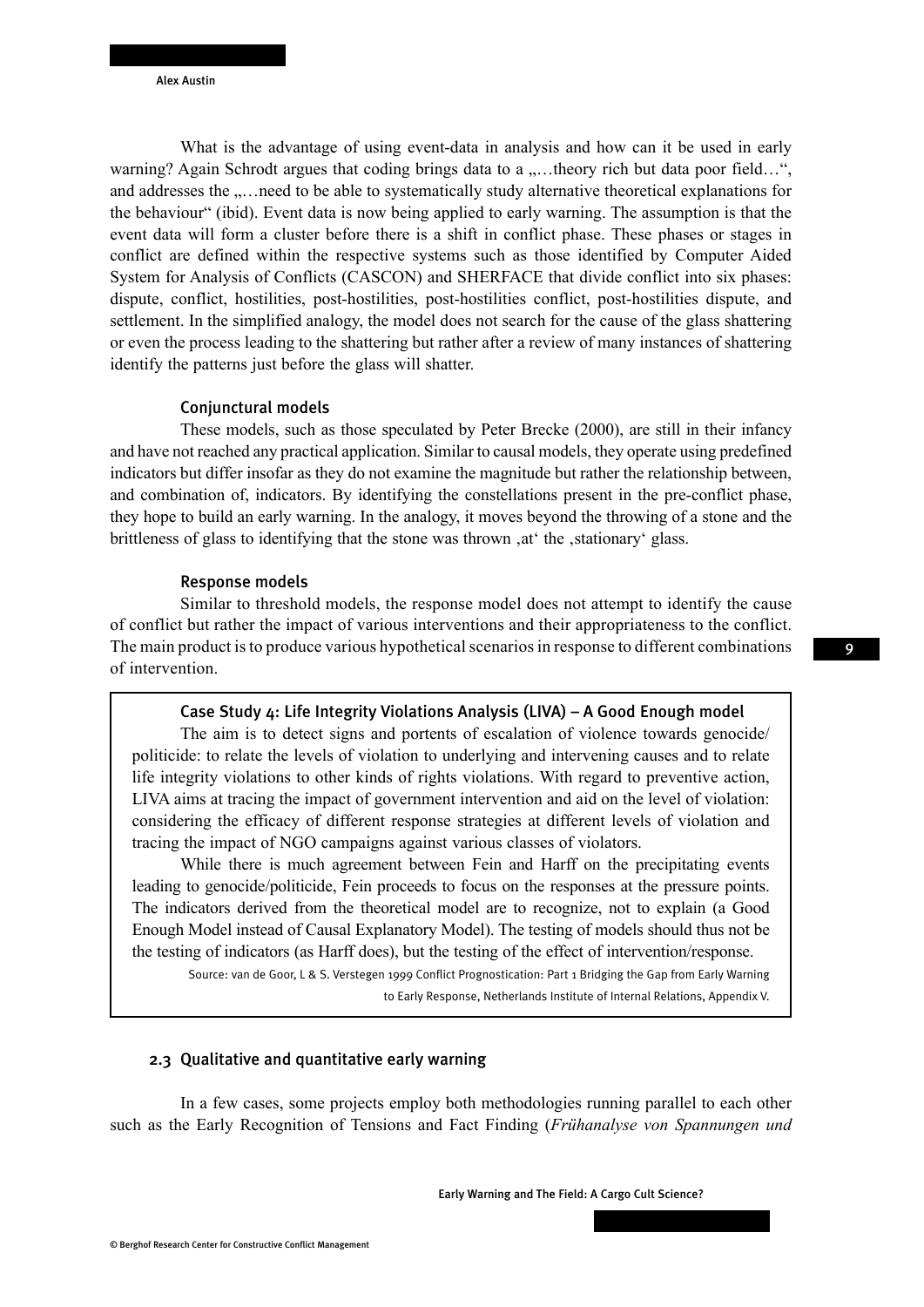*Tatsachenermittlung* – FAST) of the Swiss Peace Foundation. This system utilises four information sources: constant monitoring (qualitative analysis), event data analysis (quantitative analysis), expert network (external expertise), and fact finding missions (field investigations). These sources feed into the core outputs which are (a) Country Risk Profile: baseline studies, risk assessment, policy options and supportive data (b) Up-Dates (regular, executive summary, risk assessment and supportive data).

#### Case Study 5: Early Recognition of Tensions and Fact Finding (FAST)

#### (1) FAST Country Risk Profiles

- The annual FAST Country Risk Profile presents an in-depth base-line assessment of the situation in the target countries. It discusses root, proximate and intervening factors that may lead to armed conflict, hamper conflict resolution or provide a window of opportunity for de-escalation and peace-building efforts.
- The core indicators derived from this analysis are depicted in the Analytical Monitoring Roster used for daily monitoring and continuous updates.
- A crucial feature of the annual assessment is the formulation of case scenarios and detailed policy options identifying an overall strategy, steps toward implementation (including obstacles to be overcome) and specific tools/programs.
- In addition, key actors are profiled and a set of background information is provided (e.g. chronology of events, tension barometers, strategic information on political, economic/ ecological, socio-demographic and military aspects of a country).

#### (2) FAST Updates

• In order to keep clients in touch with the developments in the countries monitored, FAST provides quarterly updates of the situation on the ground. FAST Updates utilise the Analytical Monitoring Roster as basis and mainly focus on the factors that either increase or decrease the likelihood of armed conflict. Intentionally kept short, FAST Updates do not exceed more than three pages of text and provide only the essential supportive information in the form of a short chronology of main events and tension barometers.

Source: FAST – Early Recognition of Tension and Fact Finding, Swiss Peace Foundation, 2001

#### 2.4 Networks

Although in a strict definition a network is not a formal system, nevertheless networks provide a contributive role in the warning about conflicts. These networks cooperate with one another to share field reports and information both from NGOs as well as inter-governmental agencies. There are various forms of networks ranging from the United Nations Office for the Coordination of Humanitarian Affairs (OCHA) to Humanitarian Early Warning System (HEWS). These networks require some type of central coordination and have the advantage of being more cost effective than conducting repetitive field studies. They continue to offer the greatest chances for bridging the divide between the private and public sectors. Further examples of these networks are the Forum on Early Warning and Early Response (FEWER) based in London, the Human Rights Information and Documentation System (HURIDOCS), and the Network for Ethnological Monitoring and Early Warning (EAWARN).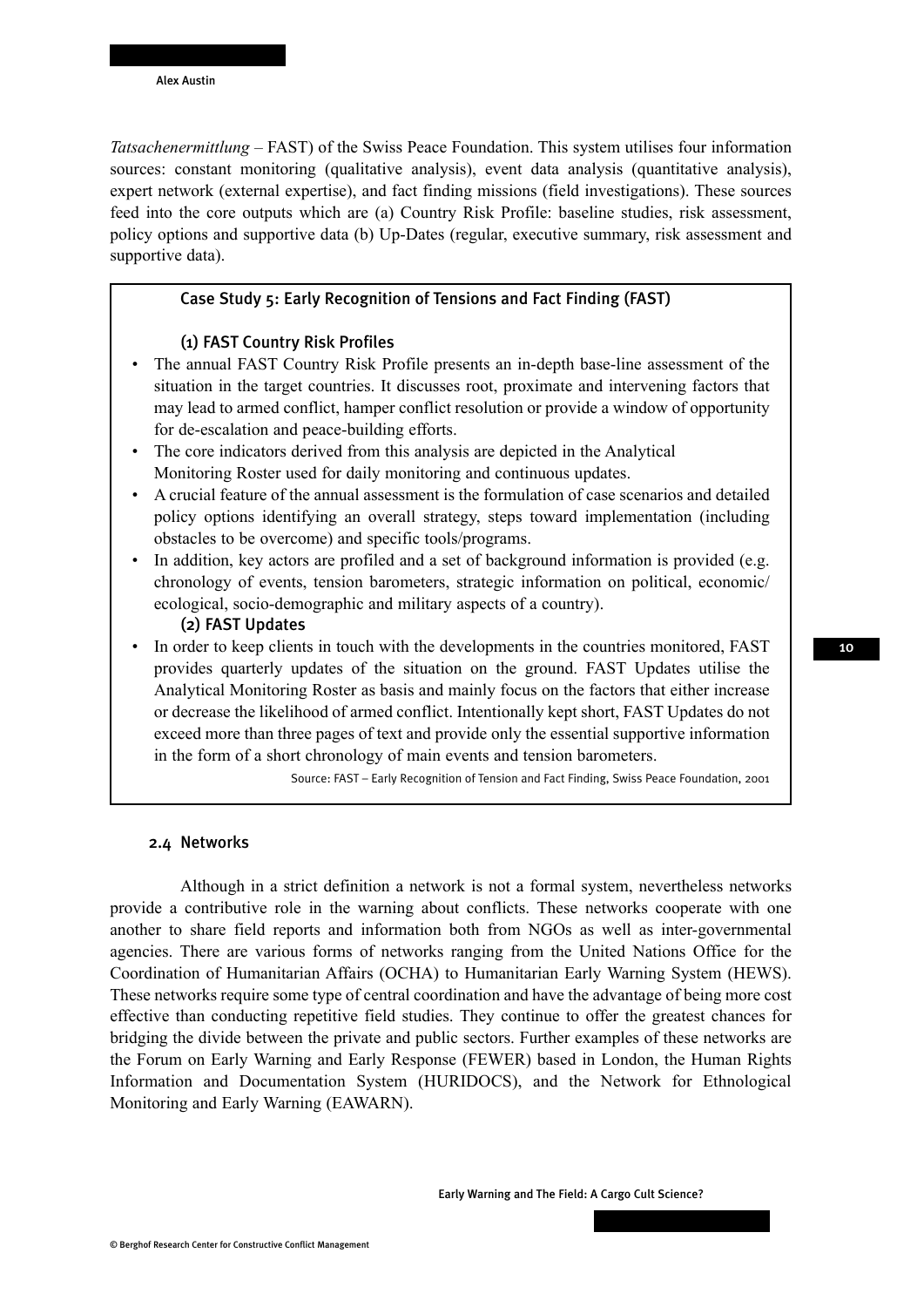#### Case Study 6: Network for Ethnological Monitoring and Early Warning (EAWARN)

#### Main activities

- interaction by means of electronic communication between leading specialists for the dissemination and exchange of analytical information
- regular analysis of ethnopolitical situations through reports and analytic papers based on local and national expertise
- work on the model of ethnological monitoring and early warning
- publication of bulletins, reports and methodological materials
- the use of global experiences and updating conflict analysis in annual seminars and other international contacts
- consultation with specialists for the purpose of developing a system of management with procedural negotiations of issues in regions experiencing conflict as well as the preparation and implementation of programmes in the area of nationalities policy

Source: Network for Ethnological Monitoring and Early Warning, http://www.eawarn.ras.ru/centr/eawarn\_engl/index.htm

#### 2.5 Concluding remarks

Early warning systems can be categorised by the methodology that they use.(*see* Table 4). Despite these different methodologies, a number of general remarks can be made about the mechanisms within an early warning system. To achieve the three main goals: (a) identify the causes of conflict, (b) predict the outbreak of conflict and, what is more, (c) mitigate that conflict, an early warning system should contain six core mechanisms. To address the first objective, the archetypical system should have a systematic process of: (i) data collection (quantitative and/or qualitative) and (ii) data analysis. In order to predict conflict, it is necessary to have (iii) an assessment for warning or identification of different scenarios. To move towards the mitigation of conflict and bridging the gap between early warning and response, the model should in a continual circle: (iv) formulate an action proposal, (v) transmit recommendations and (vi) assess the early response, which in turn feeds back into the formulation of action. The need for this continual circle is that warning must not stop with intervention. The intervention itself will have an impact on the specific context and that context will change. EWS must then review this impact and then if necessary revise the first set of recommendations. It is unclear exactly where the demarcation line lies between early warning and assessment methodologies such as the Peace and Conflict Impact Assessment (PCIA) (*see* Austin, Fischer and Wils 2003). One area that has received no attention is this relationship and it would be of considerable advantage to review and consider the potential merging of the two areas: reducing early warning to simply analysing the conflict setting while expanding PCIA to link directly into the recommendation phase of early warning as well as maintaining its planning mechanism.

# 3. Conflict Mitigation and Crisis Prevention

This section will aim to review the challenges facing early warning systems in the mitigation of conflict. It is one of the core arguments of this paper that it is insufficient to assume that early response will follow from making sure that the right information is given at the right time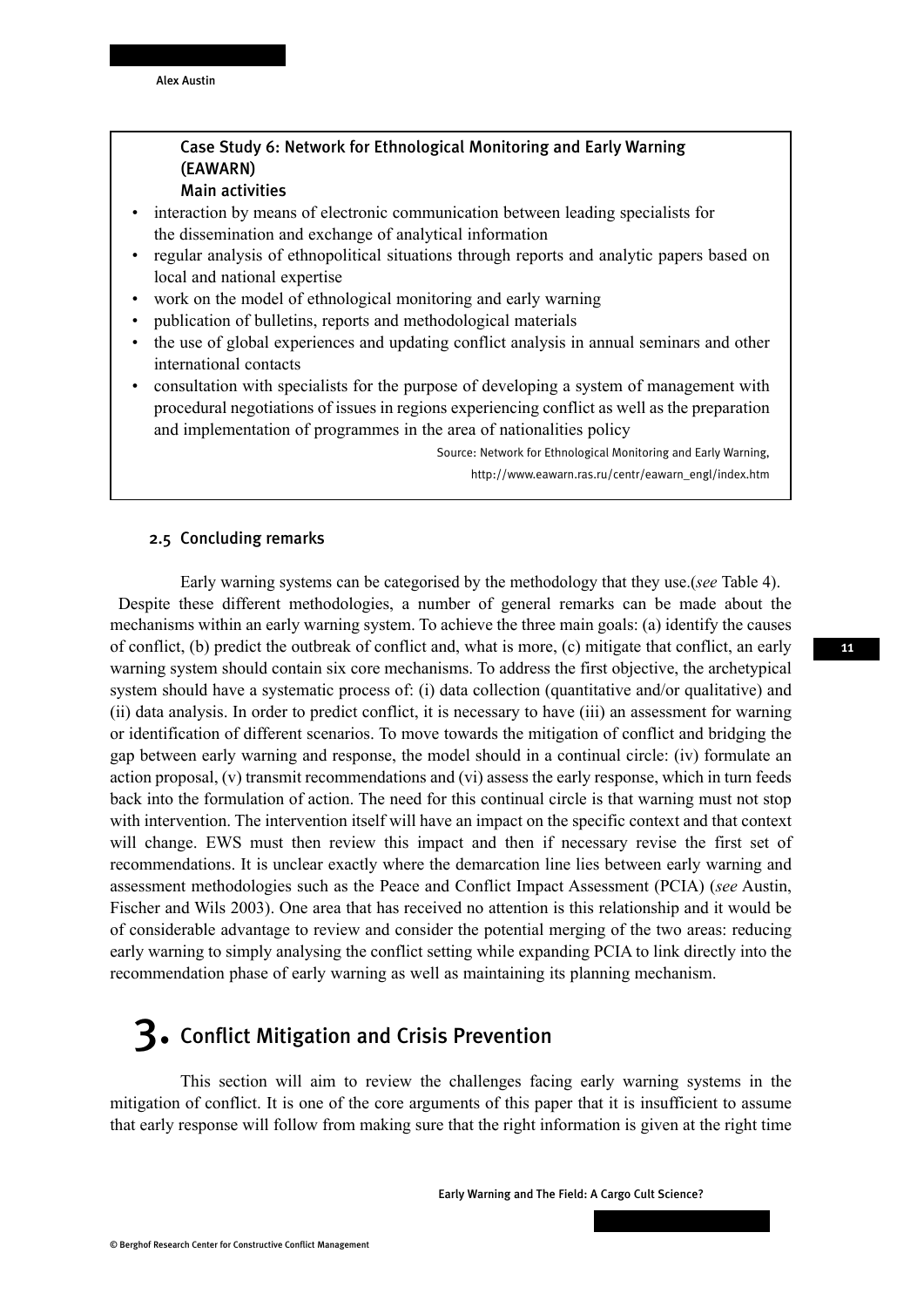Alex Austin

| Table 4: Early Warning Methodologies     |                                                                               |                                                                                                                  |                                                     |  |  |  |  |
|------------------------------------------|-------------------------------------------------------------------------------|------------------------------------------------------------------------------------------------------------------|-----------------------------------------------------|--|--|--|--|
| Qualitative                              | Quantitative                                                                  | <b>Qualitative &amp;</b><br>Quantitative                                                                         | <b>Networks</b>                                     |  |  |  |  |
| <b>LIVA</b>                              | <b>MAR</b>                                                                    | <b>FAST</b>                                                                                                      | <b>HEWS</b>                                         |  |  |  |  |
| ICG                                      | <b>State Failure Project</b>                                                  | Interdisciplinary<br><b>Research Programme</b><br>on Root Causes<br>of Human Rights<br><b>Violations (PIOOM)</b> | <b>FEWER</b>                                        |  |  |  |  |
| <b>Fund for Peace</b>                    | <b>Accelerators of</b><br>Genocide                                            |                                                                                                                  | <b>EAWARN</b>                                       |  |  |  |  |
| <b>Canada Peacekeeping</b><br>Initiative | <b>Conflict Early Warning</b><br>Project (CEWP)                               |                                                                                                                  | <b>HURIDOCS</b>                                     |  |  |  |  |
| Human Rights Watch                       | <b>Cluster Analysis</b>                                                       |                                                                                                                  | <b>Early Warning Network</b><br>(EWNET)             |  |  |  |  |
| <b>Amnesty International</b>             | <b>Protocol for the</b><br><b>Analysis of Non-violent</b><br>Conflict (PANDA) |                                                                                                                  | <b>Conflict Watch Inter</b><br><b>Press Service</b> |  |  |  |  |
|                                          | <b>Global Event Data</b><br>Survey (GEDS)                                     |                                                                                                                  |                                                     |  |  |  |  |
|                                          | <b>Kansas Event Data</b><br>Survey (KEDS)                                     |                                                                                                                  |                                                     |  |  |  |  |
|                                          | <b>Future of Global</b><br>Interdependence (FUGI)                             |                                                                                                                  |                                                     |  |  |  |  |
|                                          | <b>World Events</b><br><b>Interaction Survey</b><br>(WEIS)                    |                                                                                                                  |                                                     |  |  |  |  |
|                                          | <b>Conflict &amp; Peace Data</b><br>Bank (COPDAB)                             |                                                                                                                  |                                                     |  |  |  |  |

to the right department or person. Man is not a rational animal. This can be seen in the case of Zaire, where despite clear warnings, little or no action was taken at an early stage (*see* Adelman forthcoming). In fact the difficulties are even larger than warnings not being heeded. As illustrated by Rwanda, even when the conflict is at a violent stage, response was either slow in coming or nonexistent. If there is no response, even when there are signs more clear than the potential outbreak of violence, what chances are there for responses to early warning? The inverse is also true, early response has occurred where there has been no explicit warning such as in some countries belonging to the former Soviet Union – for example in Estonia (*see* Birckenbach 1999) or Moldovia.

Until there is a better understanding of the conditions, motivations and reasons for response, as well as the relationship between early warning and early response, there will be little utility in focusing on improving the accuracy and methodology of the specific early warning system. Until there is an improved design cohesion between the systems and the intervenors, there can be little hope of bridging the gap between response and warning.

The remaining part of this section will be devoted to those challenges and issues that force this breach wider apart beginning with the underlying assumptions of early warning and crisis prevention. This will include factors outside of the structural design of the system. The second part of this section will make some tentative recommendations concerning ways in which the breach can be bridged.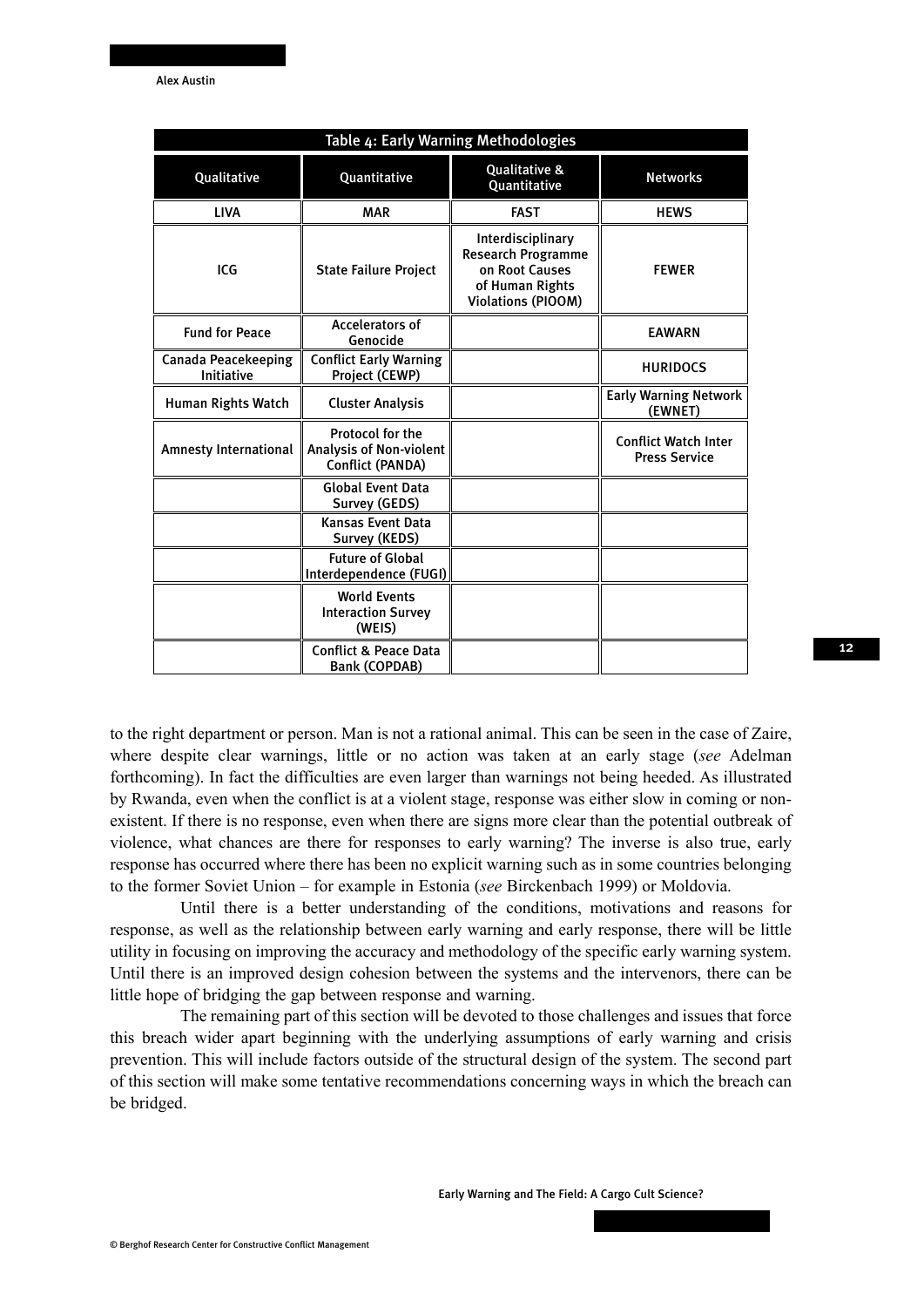#### 3.1 Factors inhibiting the move from early warning to early response

Early warning is faced by substantial, possibly unobtainable, evaluation criteria. In few other fields, is there such a success criteria as high and ideal as peace or the prevention of conflict. Whether systems can mitigate conflict is based on two lurking assumptions: (a) that conflict can be mitigated in the first instance, and (b) that one knows how to mitigate it – both are highly contentious. Concerning the latter, the field of conflict management is moving from a young age to a more reflective state. For the past two years, there has been an ever-increasing speculation about what is working and what is failing through the various lessons learned and best practices projects. This has occurred both on the conceptual as well as the practical level.

The conceptual level can be characterized by the *Handbook* group of initiatives such as Paffenholz and Reychler's *Peacebuilding: A Field Guide* (2000) as well as this volume. These publications aim to collect the state of the art throughout the field and to raise critical challenges and open questions. A second conceptual trend should also be alluded to here – namely the precursors of the best practices movement. From the 1950s onwards, a small section of academics have continually attempted to isolate, from the broad spectrum of activities, the most appropriate options for each stage or phase of conflict. These have resulted in various frameworks under the title of *contingency models* and can be exemplified by Fischer & Keashley (1996) and Blénesi (1999). The practical arm of lessons learned and best practices has developed through initiatives such as the *Local Capacities for Peace Project* and the large conference *Towards better Peacebuilding Practice* held in Soesterberg (2001) organized by the European Platform for Conflict Prevention and Transformation. This conference aimed to collect examples of successes and failures; it remains to be seen whether the results can be transposed beyond the site-specific context to broader surroundings.

In short, even if conflict can be mitigated, the broader field of conflict management is at the moment trying to isolate ways to engage successfully. As Lund points out "[t]here is a lack of understanding and knowledge, particularly at the high and middle policymaking levels of the US government and other key entities, of the range of potential risks posed by post-Cold War trends and of their real costs, of the various policy method and entities that can in fact be used to reduce them, of the particular strategies that appear to work the best and of how to implement those strategies." (Lund 1996, 28) Until there is more concrete information resulting from best practices and lessons learned initiatives, early warning will continue to be faced with major challenges on recommending what, when and by whom initiatives should be taken.

Lund (1996) and Adelman et al. (1996) have outlined several difficulties with moving from early warning to early response. These have revolved around the role and motivation of the intervenor and have included: the press of daily commitments, altruism versus egoism, confusion of the intervention and noise. The latter refers to more pressing matters, such as actual violent rather than potentially violent conflicts, that tend to override the prevention of conflict with the management of conflict.

One significant factor is the by-stander syndrome. The review of this syndrome is currently being undertaken within the socio-psychological field by academics such as Levine (1999). Although Levine asks the same questions as those posed by early warning experts, namely why was there no responsive action, there has been, as yet, little or no application to the conflict setting. As Staub asserts "[t]he by-stander plays a central part in the establishment and maintenance of human rights abuses. By turning away or remaining passive in the face of threats to human life, the conditions for genocide are maximised" (Staub 1999).

In 1964, a woman by the name of Kitty Genovese was raped and murdered. In an attempt to explain why 38 witnesses failed to provide help to her, socio-psychologists have devoted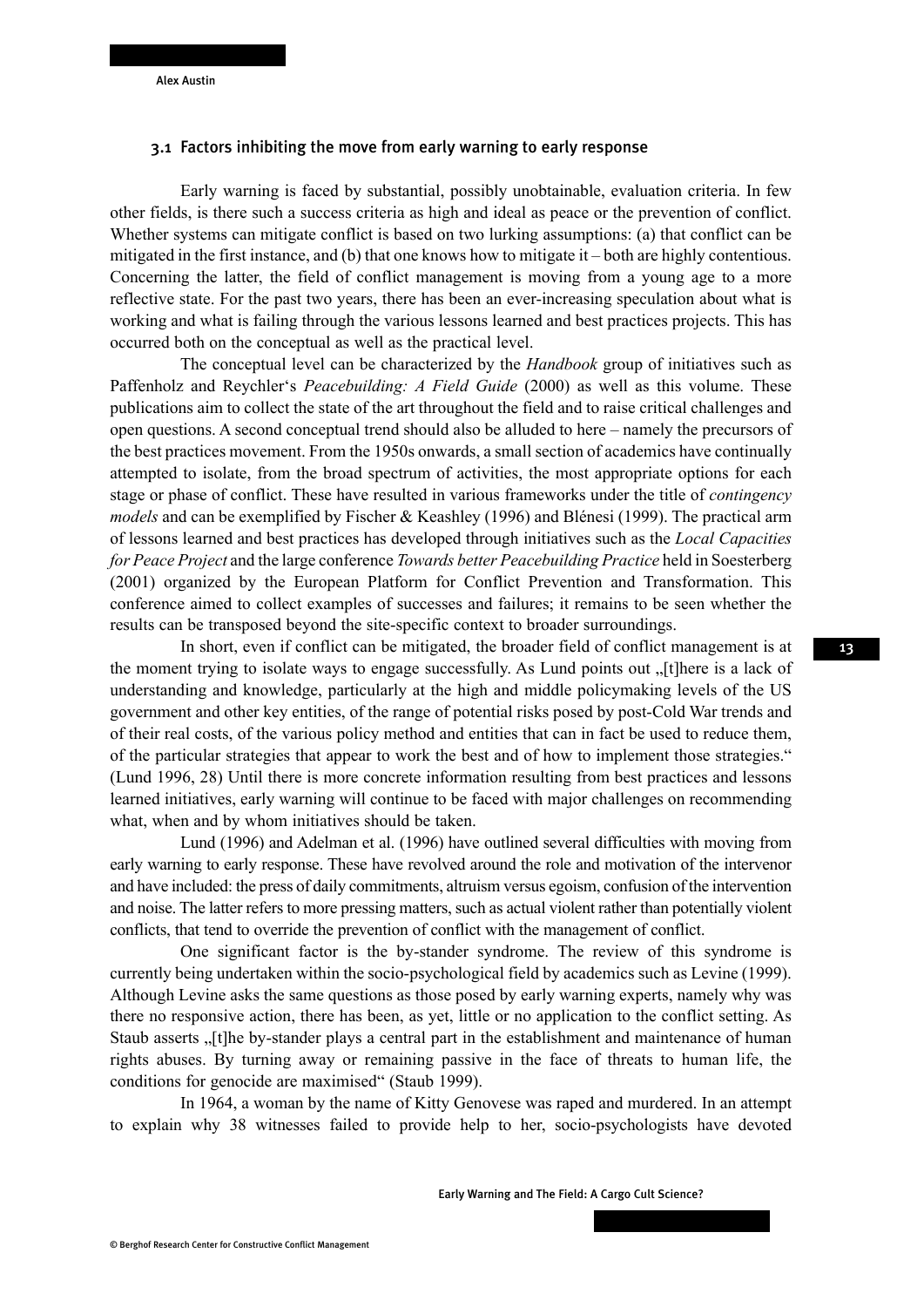considerable attention to why people fail to intervene. Although the results cannot be directly applied to the ethnopolitical context, they are worth mentioning here as potential areas for further research.

In reviewing when assistance was given, the findings are as follows. First, it was more common to assist people from the in-group, i.e. people belonging to a similar group as the intervener. Second, intervention is more likely to out-groups closer to home rather than out-groups at some distance. Third, the number of witnesses usually had an inverse relationship to whether intervention occurred: the more witnesses there were the less likely that intervention would follow. This was attributed to audience inhibition, social influence and diffusion of responsibility. Finally, whether a group or individual intervened was found to equate to a cost against reward relationship.

It is unclear whether the results would be of any utility to understand the complex reasons that form a lack of intervention in ethno-political conflicts. Nevertheless, it is an area that remains underdeveloped and requires work.

#### 3.2 Some tentative recommendations

There are two possible ways to address the gap between early warning and early response. New early warning systems must be:

- built back-to-front. To increase the likelihood that the recommendations would be followed, the early warning systems must directly engage the support and, what is more, the capacity of the decision makers. Unless, this is achieved at, then it will make little difference how much is invested in the accuracy of the system.
- built as a satellite around specific conflict prevention mechanisms thereby directly linking warning with actual response initiatives. The system should not be built in isolation.

In addition, van de Goor & Verstegen (1999) have identified ways in which the outcome of the analysis can be dealt with more effectively. They stated:

1. The standardised analysis needs to be applied for the purpose of:

- helping to identify and prioritise options for operational response;
- finding the right mix of short-term, medium-term and long-term projects;
- committing to sustained efforts instead of ad hoc operations and betting on instant successes;
- identifying shortcomings in existing policies and instruments, adapting these, or developing new ones.

2. Catalogue and assess the situation in relation to the policy and response capacity available. It is imperative to focus analysis of conflict situations in such a way as to derive guidelines for policy interventions. Analysis should be directed towards understanding, anticipation and intervention:

- Understanding requires analysis directed towards conflict processes in general as well as the particular contextual conditions (country profile);
- Anticipation asks for the monitoring and analysis of dynamic processes and risk evaluation criteria (trend analysis);
- Intervention refers to an inventory of the institution's toolbox, an analysis of the applicability of the policy tools to the goals and the conflict's various needs, and identification of potential moments and field for intervention.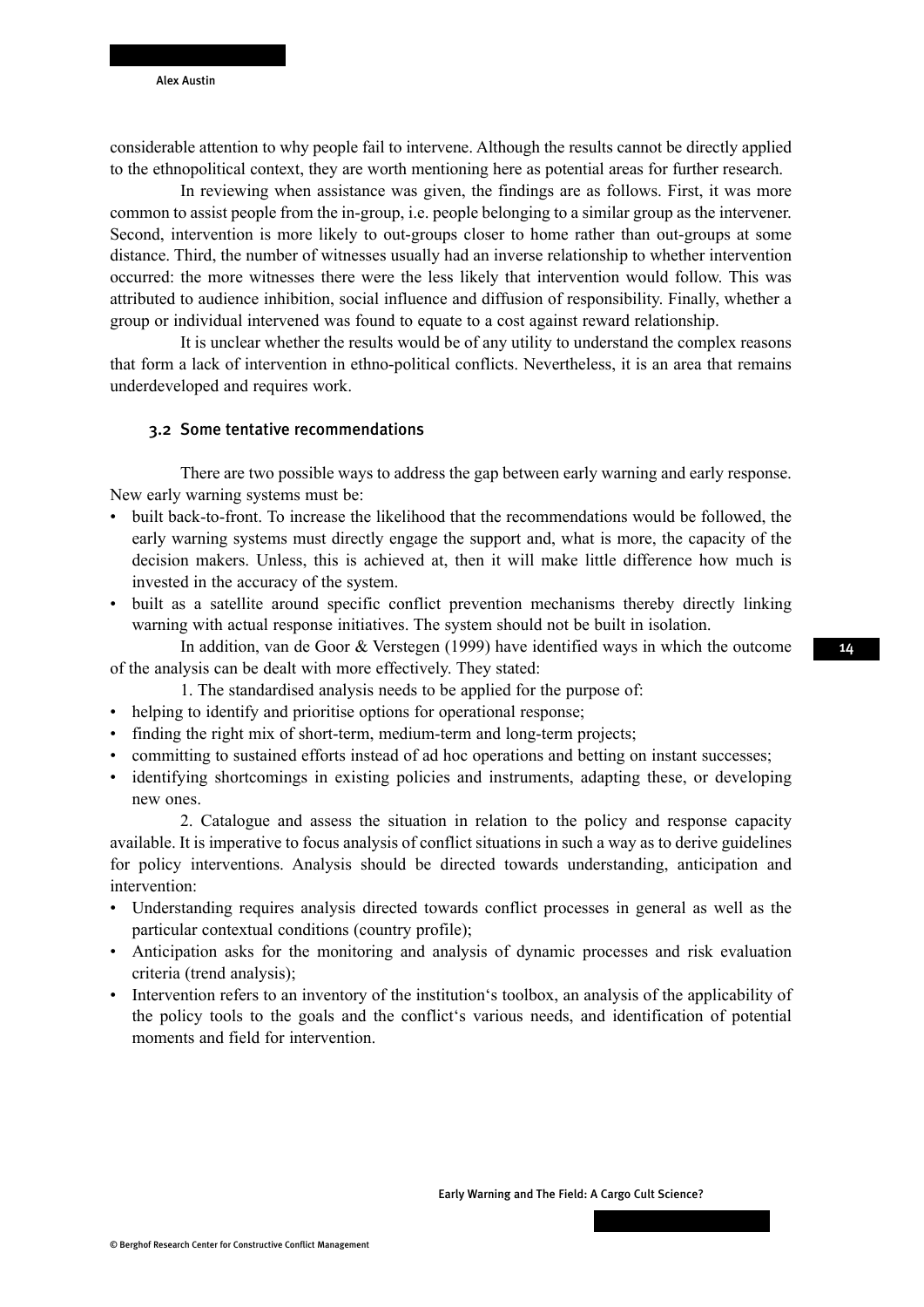## 4. Identifying the Causes and Predicting Conflict

This section will critically review the ability of quantitative early warning systems against the first two goals: (a) identification of the causes of conflict, (b) prediction of the outbreak of conflict. The main argument will follow that of Peter Winch as outlined in *The Idea of a Social Science* (1958) as I believe that many of the problems that arose in the 1950s with the social sciences are still present in quantitative early warning systems (QnEWS). The similarities between QnEWS and the social sciences of that time are: (a) complexity of empirical evidence, (b) causal relationships, (c) generalisations from empirical evidence.

#### 4.1 Quantitative empirical evidence – the search for unicorns

The following questions cannot be equated through a degree of empirical complexity: how much does it take to raise the temperature of a bucket to make the water boil? and how much grievance must be endured before a conflict will erupt? To equate them would be a misconception of the words grievance and endurance. In the former question, the evidence can be collected empirically and the facts would press themselves upon the researcher in an unmistakable fashion; in the latter, the threshold line is one that we must chose as researchers and one that the individual must chose before taking to arms.

This can be illustrated through the present crisis in datasets. Chojnacki and Eberwein (2001), in a presentation at the Uppsala Conference on Data Collection, clearly outline this dilemma with various comparisons between different conflict datasets. One of these comparisons concerned four datasets and the logged occurrences of interstate conflicts between 1950 and 1999. The results were startling: KOSIMO identified 19 instances against 39 instances identified by AKUF. Chojnacki and Eberwein argue that it is necessary to run the empirical evidence of one dataset through the parameters of the other and thereby use the methodology to resolve the dilemma.

However the problem is not due to insufficient or inaccurate parameters and consequently it cannot be resolved by re-using empirical evidence with different parameters; it is a problem of different concepts. David Hume has alluded to this in his statement "In vain do you pretend to have learned the nature of bodies from past experience, their secret nature, and consequently all their effects and influence may change, without any change in their sensible qualities. This may happen sometimes, and with regard to some objects: Why may it not happen always and with regard to all objects? What logic, what processes or argument secures you against this supposition?"

The way through this dilemma is to examine the relationship between early warners and their specific focus on the concepts and assumptions that they are using about conflict. Decisions are made not on the environment but on the individual's perception of that environment; warnings are not given about the outbreak of conflict but the perceived outbreak of conflict. In order to understand why KOSIMO logs 19 instances while AKUF 39, it is necessary to review their assumptions about interstate conflict.

The same argument must also apply to the subjects of the analysis and it is here where there is a misconception of the concept of grievance. If early warners reach different conclusions based on their understanding of conflict, why then must an individual who takes arms have the same quota of grievance tolerance as the next person, and, what is more, why then must it remain static for each individual? To do so would be to reject the idea that grievance can be manipulated.

In the case of Kosovo, as well as many other conflicts, one argument is that the sense of grievance was manipulated to mobilise groups into violence for the greed of the elite. Whether this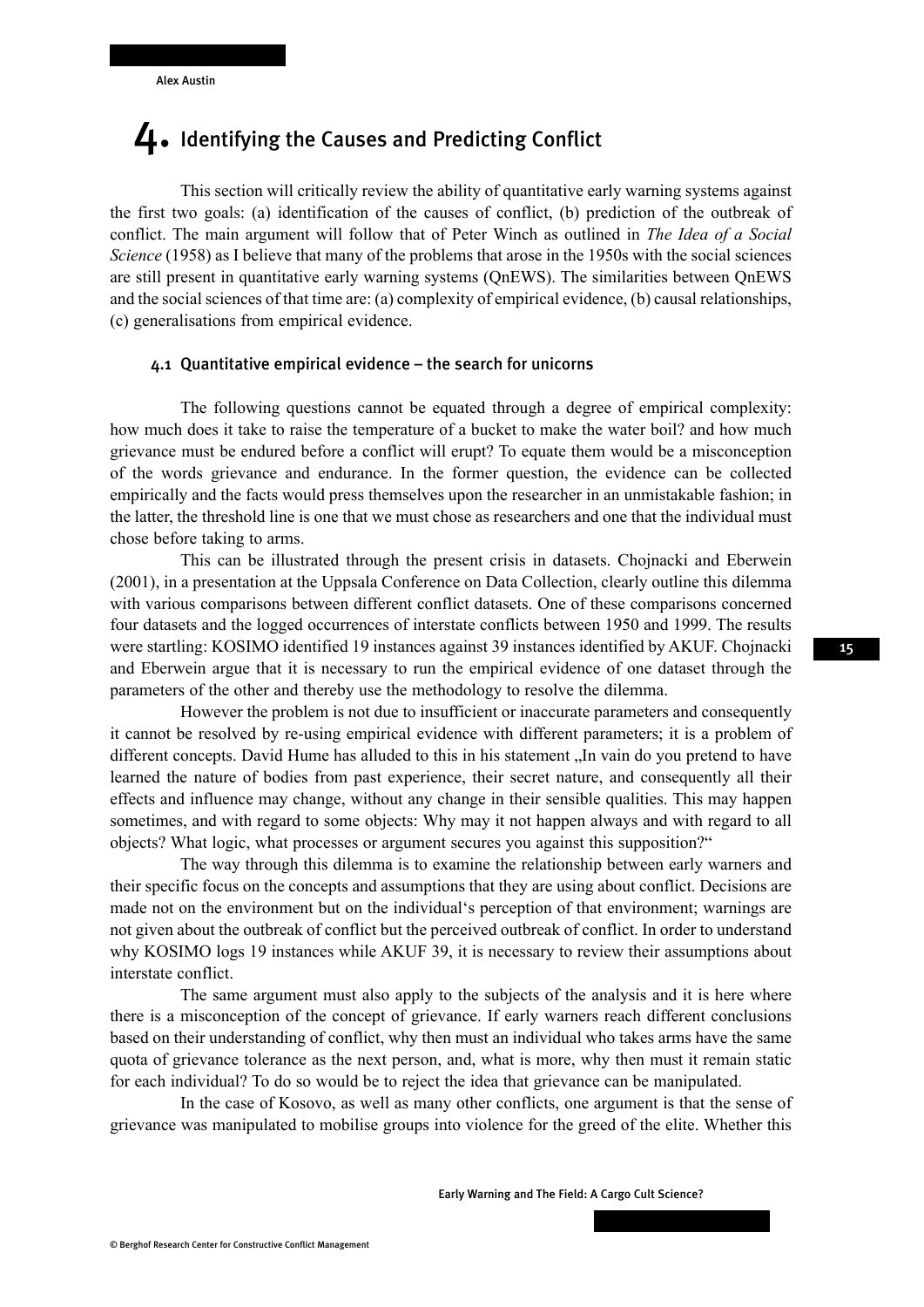is through hate messages transmitted through the radio or through appealing to a selective view of the past, the grievance that can be tolerated by an individual before taking arms continues to be a dynamic ever-changing force, an ever-changing quantity with no fixed starting point. As a result, it is not important whether the minority has a history of lost political autonomy or cultural discrimination (as identified in the Minorities at Risk project); it is whether it is perceived as such.

To conclude, grievance is not an empirical state and the search for the causes of conflict outside of perception will remain similar to a search for unicorns. This latter search could be conducted through an empirical methodology – the idea of a unicorn is generally accepted – an animal akin to a Welsh pony with a horn in the centre of its forehead. All that would be required is to empirically search the globe and prove the existence or non-existence of unicorns. However, levels of grievance tolerance vary considerably from person to person, and cannot be known empirically – only conceptually. As a result, QnEWS will remain to be a quest for a mythical beast.

#### 4.2 Causes of conflict – cargo cult early warning systems

The residents of Papua, Yaliwan, Vanuatu and other places noticed that when the colonial occupiers built wharves and airstrips, the wharves and airstrips were soon visited by ships and airplanes that delivered cargos of goods. They concluded that the ships and airplanes arrived as a consequence of the building of the wharves and airstrips, so they built their own wharves and airstrips in the expectation of receiving their own cargoes (FitzGerald 1999).

QnEWS, in trying to find the causes of conflict, examine data for causal relationships: when A is present how often is it followed by B. John Steward Mill defined a causal relationship as follows: "The temporal succession of A and B is an instance of a generalisation to the effect that events like A are always to be found in our experience to be followed by events like B" (cited by Winch 1958, 67).

These systems operate in the same manner – to look for causal relationships from which generalizations can be made. To repeat Conrad & Schlichte, the main objective of quantitative analysis is to ..... isolate factors that contribute to the outbreak of war or make warfare more likely... [and] one tries to reveal a direct link between them and the outbreak of war" (Conrad & Schlichte 2000, 4). In response to why there are many mispredictions as well as non-predictions, it can be easily argued, similar to Mill, that the answer lies in the complexity of the subject matter. In defence, Mill argued that although hard and fast rules have not yet been found, it does not mean that they do not exist. He made a comparison to the movement of the tides where although it is not possible to give a precise prediction for any given circumstances it (a) does not deny that there are rules and generalisations that apply, and (b) that  $\ldots$  an approximate generalisation is, in social inquiries, for most practical purposes equivalent to an exact one; that which is only probable when asserted of individual human beings indiscriminately selected…"

Following Winch suggests that the origins of conflict, as with human behaviour, lie along a different framework. QnEWS have an inverted sequence of events. For example, suppose that the LTTE (Liberation Tigers of Tamil Eelam) continues the peace dialogue with the Government of Sri Lanka because they intend to achieve a homeland. It would be wrong to say that the LTTE infers their intention of achieving their homeland in the same way as the imminent shattering of a glass might be inferred from the throwing of a stone or from its brittleness, or even the landing of planes can be inferred from the building of landing strips. Applying the way in which Winch summarises this distinction, the action of the LTTE  $, \ldots$  is not of the form  $,$  Such and such causal factors are present, therefore this will result', nor yet of the form '[we] have such and such a disposition, which will result in my doing this'; it is of the form: In view of such and such considerations, this will be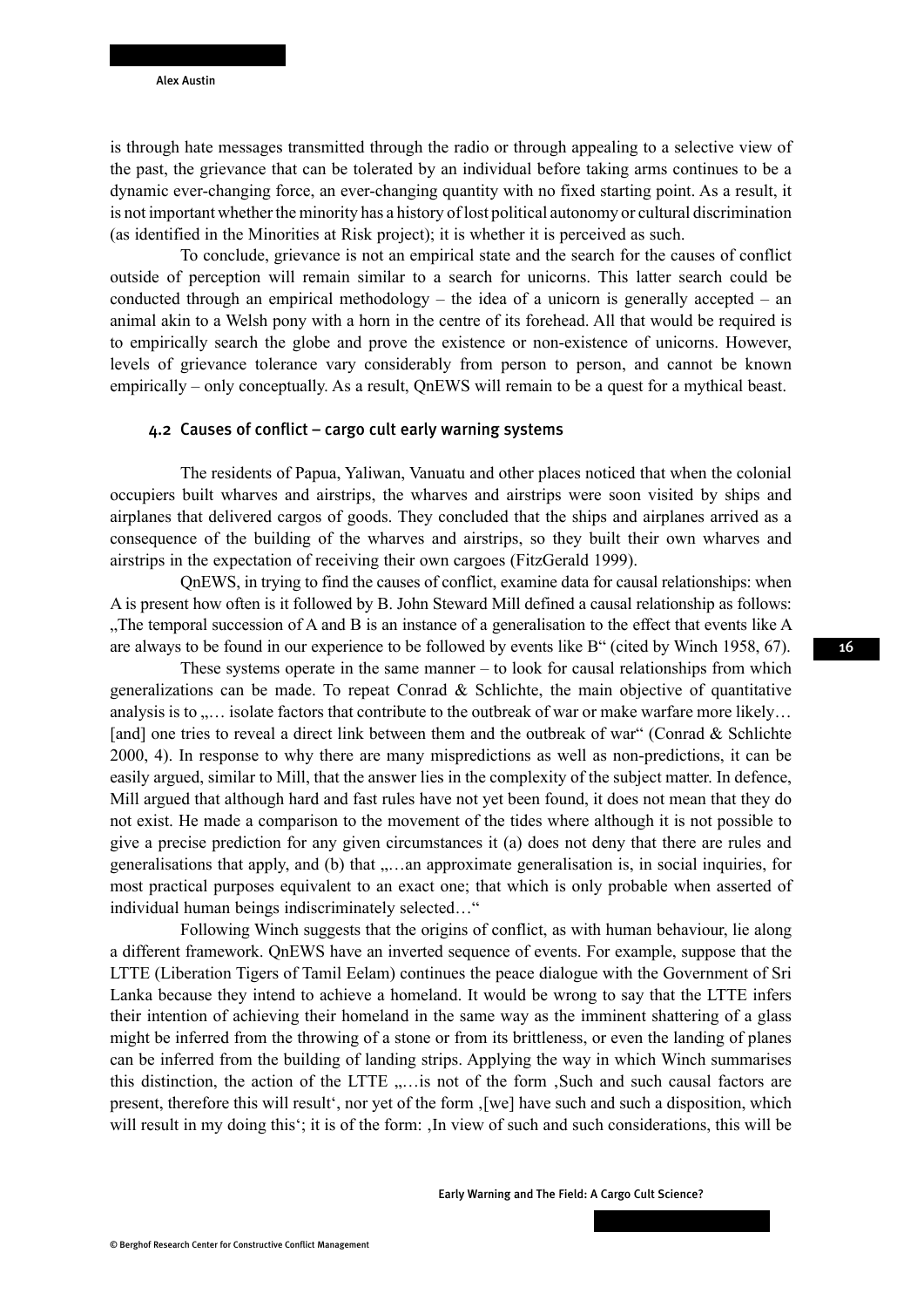the reasonable thing to do" (Winch 1958, 81).

In short, it is not B that follows A, but rather B presupposes, or is the preceding reason for, A. It was unfortunately to the Pacific Islanders detriment, that they had the sequence of events inverted: planes did not land because landing strips were built, but rather, landing strips were built because there was a preceding intention to land planes.

To summarise the argument so far in relation to the first aim – identify the causes of conflict – QnEWS cannot identify the origins of conflict because they are based on empirical causal relationships. Empirical evidence is insufficient because the issue remains conceptual in contrast to the boiling of water where facts will press themselves upon us. Conflict analysis is where the researcher must draw the line himself and the consequences of this can be seen in the vividly different datasets. Second, the origins of conflict do not lie in causal relationships outside of the individual but rather within the perception of the individual or group. These reasons cannot be ascertained through empirical evidence unless they are to fall into an inversion of events.

#### 4.3 Prediction and understanding

Regardless of this, can QnEWS still provide some insights into the second aim: predicting conflict? Both human behaviour and conflict contain regularities. These regularities can be monitored and various predictions may be possible. These conflict predictions may be similar to the prediction of a word in a foreign language. Winch raises the proposition that, although it is not possible to understand what is spoken nor the grammatical rules, statistical predictions can be made as to whether a word will appear.

This argument would lend support event data analysis that searches for these statistical predictions and not causal relationships. However, .....statistics, though...are not the decisive and ultimate court of appeal…[Nevertheless,] someone who interprets a tribe's magical rites as a form of misplaced scientific activity will not be corrected by statistics about what members of that tribe are likely to do on various occasions" (Winch 1958, 113).

Again there is an inherent problem, empirical evidence will not correct a false hypothesis. One of the linguistic philosophers pointed out the hypothesis that the globe was at the centre of the universe (because that is the way that it looked), now we know different – how has the empirical evidence changed?

To summarise, there are regularities in conflict behaviour from which predictions can be made about future scenarios. Nevertheless, as empirical evidence will not correct a false hypothesis, quantitative EWS are left in a perpetual purgatory where they may be right or wrong but without any proof either way.

## 5. Conclusion

The aim of this article has been to illustrate the breadth and scope of the field of early warning by categorising the systems by their focus, methodology, and mechanism. From this, EWS were reviewed against their three aims (a) identify the causes of conflict, (b) predict the outbreak of conflict and, what is more, (c) mitigate that conflict. By first examining the challenges that face the transition from early warning, the third section argued that unless these issues are addressed, there is little utility in concentrating on the refinement of the accuracy of EWS. In short, the accuracy of a system does not ensure that recommendations will be listened to. To analyse the first two goals,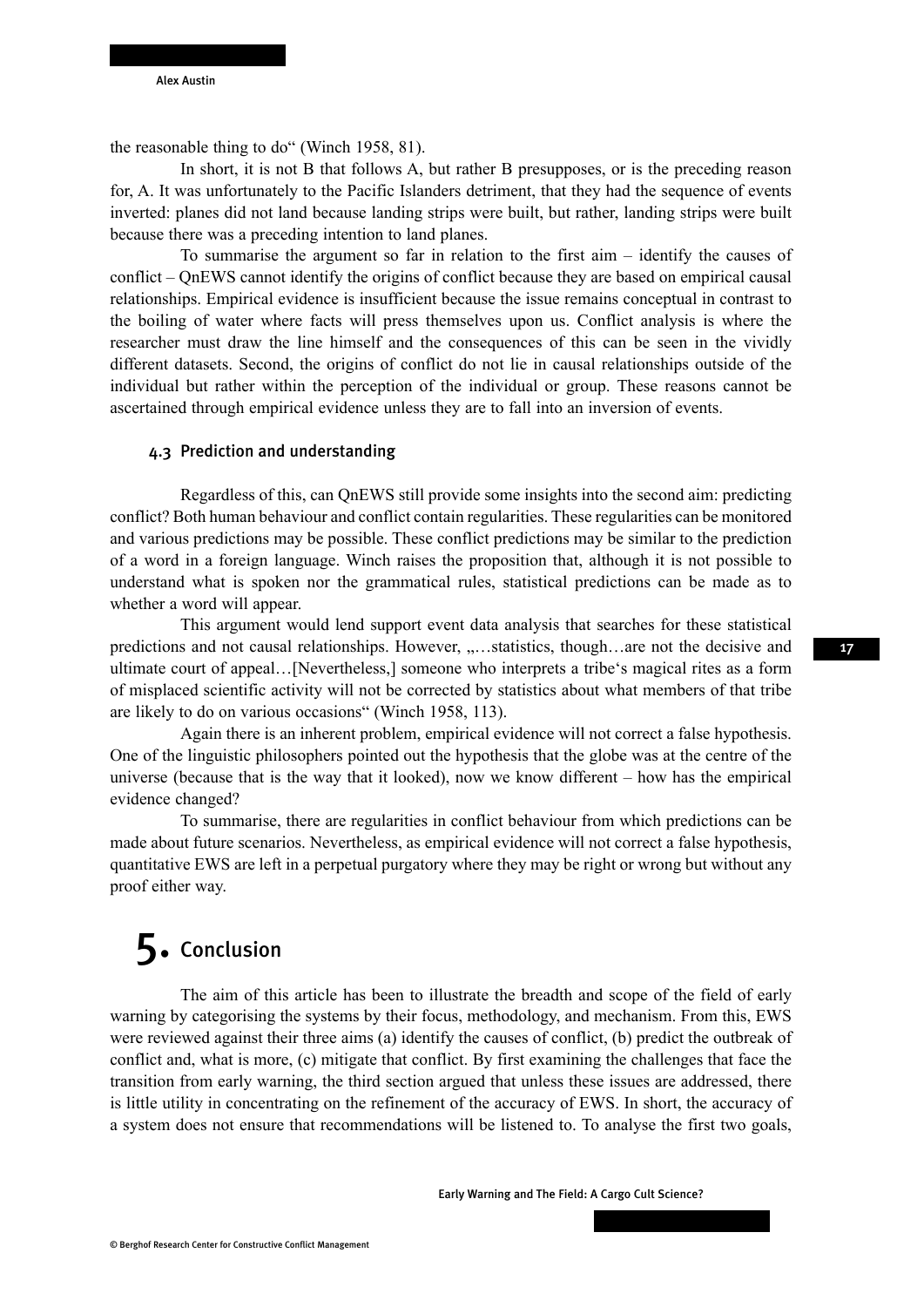section four critically reviewed quantitative early warning systems and proposed that, due to the nature of conflict and grievance, it was not possible to empirically quantify data. This was a result of two core positions, first, grievance is not a static quota given equally to all people but rather an ever-changing force where there are as many grievance tolerance levels as there are people. The second position concerned the sequence of events and the difference between cause and reason, and drew upon an analogy to cargo cults. This aimed to illustrate that a search for preceding events to a conflict were insufficient, not due to the empirical complexity of conflict, but due to the nature of intention that, as mentioned above, cannot be attained empirically.

This article has left many areas un-addressed, not least an assessment of qualitative early warning systems as well as networks. A further area only mentioned is the role of continual assessment after the intervention has occurred and this may be possible to link directly to Peace and Conflict Impact Assessment. It may also be worthwhile to consider situations where intervention is not taken and to draw upon the current work in the social-psychology field.

# 6. Reference and Further Reading

Adelman, H. forthcoming. *Early Warning and Conflict Management in Zaire: March 1996 – March 1997*.

- Adelman, Howard and Astri Suhrke 1996. "Early Warning and Conflict Management," in *Joint Evaluation of Emergency Assistance to Rwanda*, op.cit.
- Alker, Hayward R., Ted Robert Gurr and Kumar Rupesinghe (eds.) 2001. *Journeys through Conflict: Narratives and Lessons*, Lanham, Maryland: Rowman & Littlefield Publishers.
- Austin, Alex, Martina Fischer and Oliver Wils (eds.) 2003. *Peace and Conflict Impact Assessment. Critical Views on Theory and Practice*, Berlin: Berghof Research Center for Constructive Conflict Management.
- Azar, E. 1982. *The Codebook of The Conflict and Peace Data Bank*, College Park: Center for International Development, University of Maryland.
- Birckenbach, H. M. 1999. "Warum kein Krieg? Ein Beitrag zur Kriegsursachenanalyse," in Thomas Greven and Oliver Jarasch (eds.), *Für eine lebendige Wissenschaft des Politischen. Umweg als Methode*  (Festschrift für Ekkehart Krippendorff), Frankfurt/M: Suhrkamp, 151-165.
- Blénesi, É. 1998. *Ethnic Early Warning Systems and Conflict Prevention*, Global Security Fellows Initiative, Occasional Paper No. 11.
- Brecke, P. 2000. *Risk Assessment Models and Early Warning Systems*, Arbeitsgruppe: Internationale Politik (at http://skylla.wz-berlin.de/pdf/2000/p00-302.pdf).
- Carment, D. and Garner, K. 1999. "Conflict Prevention and Early Warning: Problems, Pitfalls and Avenues for Success in Canadian Foreign Policy," *Principal Investigator*, Winter 1999, 103-118.
- Chojnacki, S. and W.-D. Eberwein 2001. *Scientific necessity and political utility. A comparison of data on violent conflicts*, Paper for the Uppsala Conference on Data Collection June 8-9, 2001, Uppsala (revised update: http://skylla.wz-berlin.de/pdf/2001/p01-304.pdf).
- Collier, P and A. Hoeffler 2000. *Greed or Grievance in Civil Wars* (Draft paper).
- Conrad, B. and K. Schlichte 2000. *Quantitative Research: Four Limits and One Alternative*, paper presented at the Uppsala Conflict Data Conference 8-9 June 2000.
- Davis, J. and T. Gurr (eds) 1998. *Preventive Measures*, New York, NY: Rowman & Littlefield.
- Fisher, R J. and L. Keashly, 1991. "The Potential Complementarity of Mediation and Consultation within a Contingency Model of Third Party Intervention," *Journal of Peace Research (special Issue on International Mediation)*, Vol. 28.